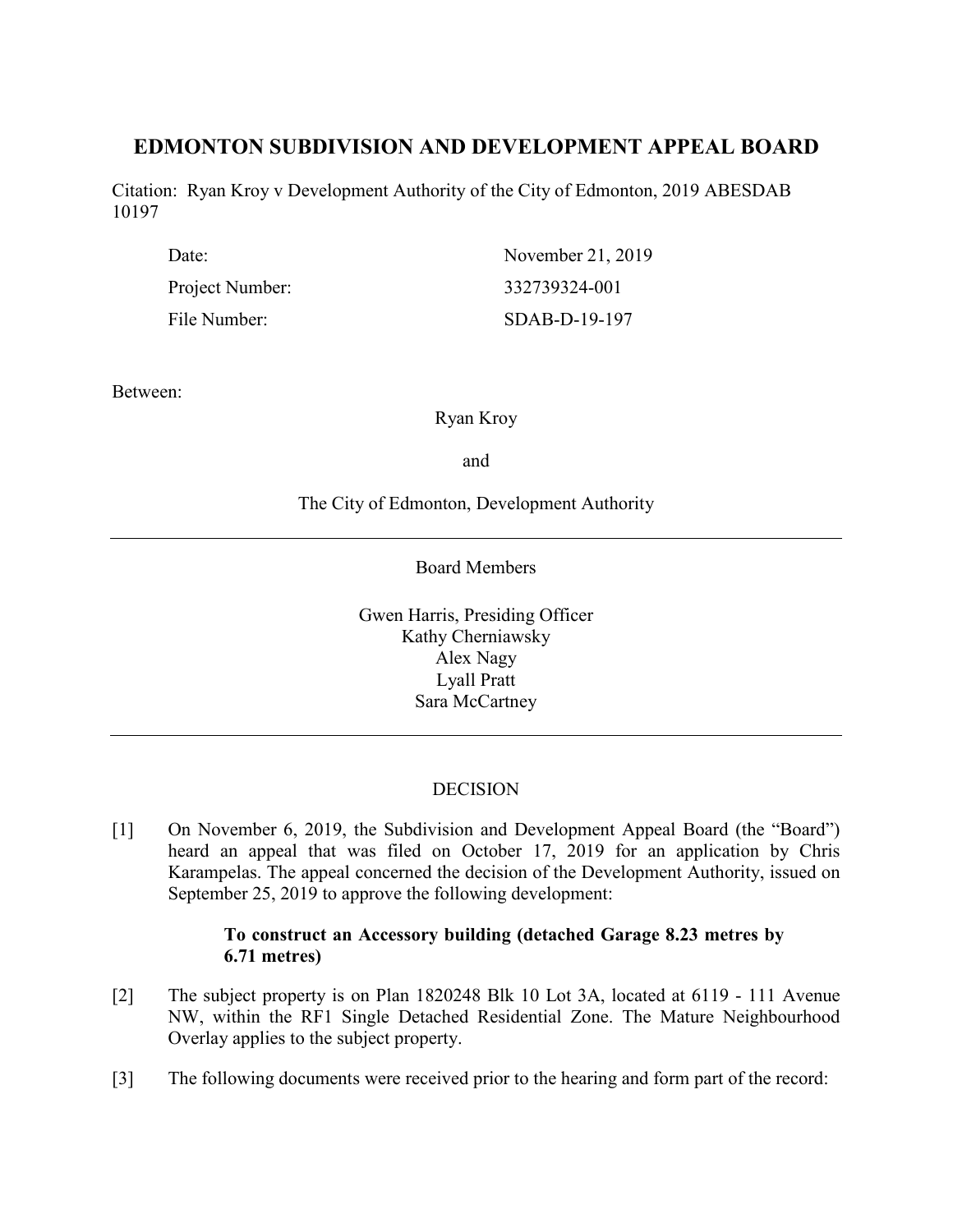- Copy of the Development Permit application with attachments, proposed plans, and the approved Development Permit;
- The Development Officer's written submissions;
- The Appellant's written reasons for appeal; and
- One online response.

# **Preliminary Matters**

- [4] At the outset of the appeal hearing, the Presiding Officer confirmed with the parties in attendance that there was no opposition to the composition of the panel.
- [5] The Presiding Officer outlined how the hearing would be conducted, including the order of appearance of parties, and no opposition was noted.
- [6] The appeal was filed on time, in accordance with Section 686 of the *Municipal Government Act*, RSA 2000, c M-26 (the "*Municipal Government Act*").

### **Summary of Hearing**

- *i) Position of the Appellant, R. Kroy:*
- [7] Mr. Kroy was not in attendance and indicated in his online response that he would not be attending the hearing. Therefore, the Board proceeded on the written reasons that were provided when the appeal was filed. The reasons for appeal included the following:
	- a) Building codes and city regulations need to be followed when developing infill lots.
	- b) The development of oversized garages on two neighbouring lots will greatly impact the community and surrounding properties.
	- c) Increased alley congestion could be a safety issue especially because there is no place for homeowners to move the snow.
	- d) Oversized garages will affect sight lines of surrounding neighbours.
	- e) A lack of initial planning has resulted in the need for the variances.
	- f) The need to develop oversized garages to reduce parking in the front only shifts parking issues to the back alley.
	- g) If two standard size garages were built a shed could still be constructed and storage could be utilized in the attic space of a standard size garage.
	- *ii) Position of the Development Officer, J. Folkman:*
- [8] Mr. Folkman did not attend the hearing but provided a written submission that was considered by the Board.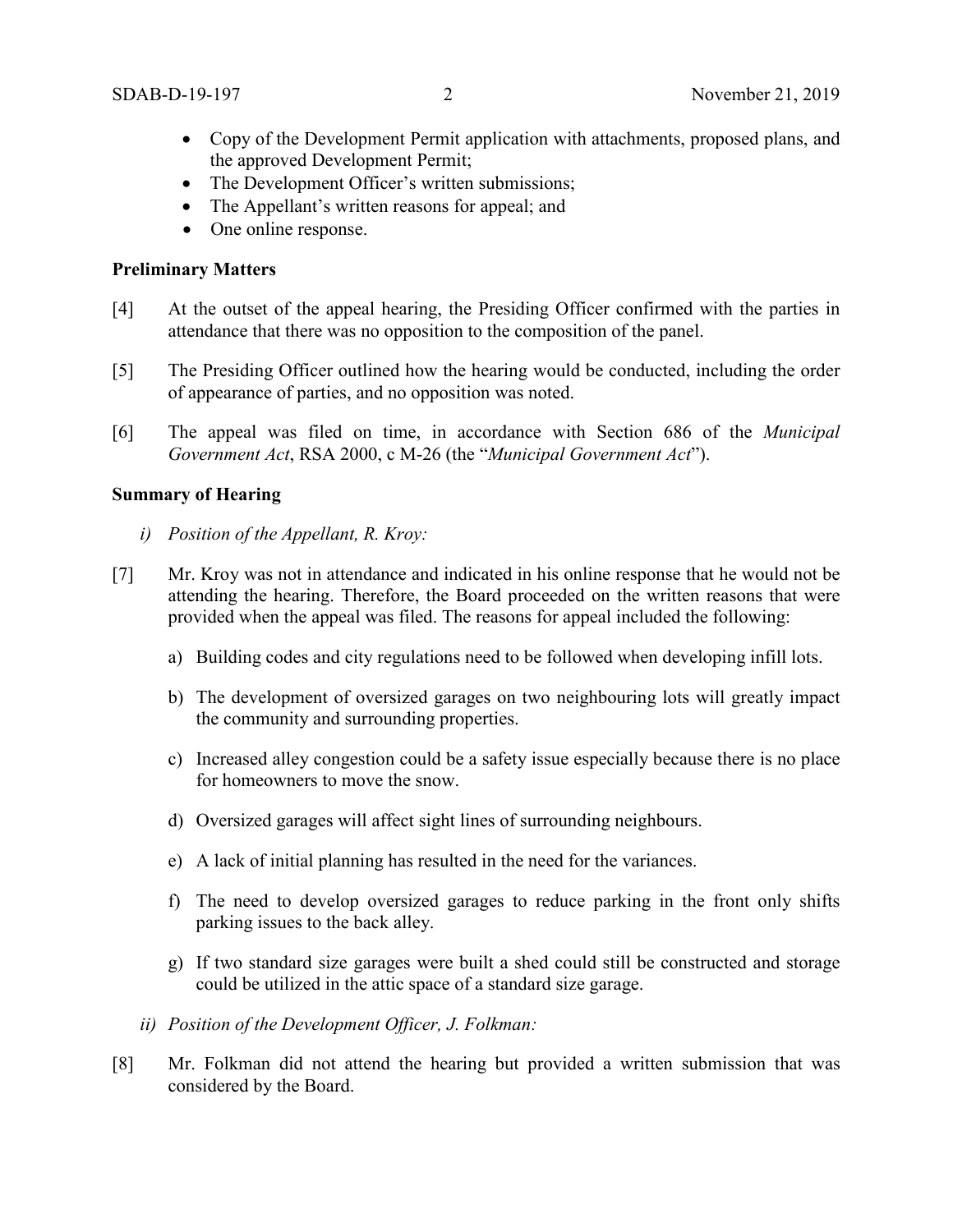- *iii) Position of the Respondent, C. Karampelas:*
- [9] Mr. Karampelas has discussed the construction of his garage with most of his neighbours in this community.
- [10] The garage complies with all of the development regulations with the exception of site coverage. The proposed garage exceeds the site coverage requirements because it is 22 feet long so that his truck can be parked inside the garage.
- [11] Street parking is not permitted in front of his house. The garage will be large enough to allow two vehicles to be parked inside as well as provide additional storage for sporting and yard maintenance equipment.
- [12] Mr. Karampelas provided the following information in response to questions from the Board:
	- a) The Appellant refused to speak to him and it was his assumption that he did not understand the proposal.
	- b) The construction of the garage will likely not commence until spring, because of the recent turn in the weather.

# **Decision**

- [13] The appeal is DENIED and the decision of the Development Authority is CONFIRMED. The development is GRANTED as applied for to the Development Authority.
- [14] In granting the development, the following variances to the *Edmonton Zoning Bylaw* are allowed:
	- 1. The maximum allowable Site Coverage for an Accessory Building of 12 percent as per section 110.4.6(a) is varied to allow an excess of 2 percent, thereby increasing the maximum allowed to 14 percent.
	- 2. The maximum allowable Total Site Coverage of 40 percent as per section 110.4.6(a) is varied to allow an excess of 3 percent, thereby increasing the maximum allowed to 43 percent.

#### **Reasons for Decision**

- [15] Single Detached Housing is a Permitted Use in the (RF1) Single Detached Residential Zone. The proposed detached Garage is Accessory to a Permitted Use in this Zone.
- [16] The proposed development complies with all of the development regulations with the exception of the maximum allowable Site Coverage requirements.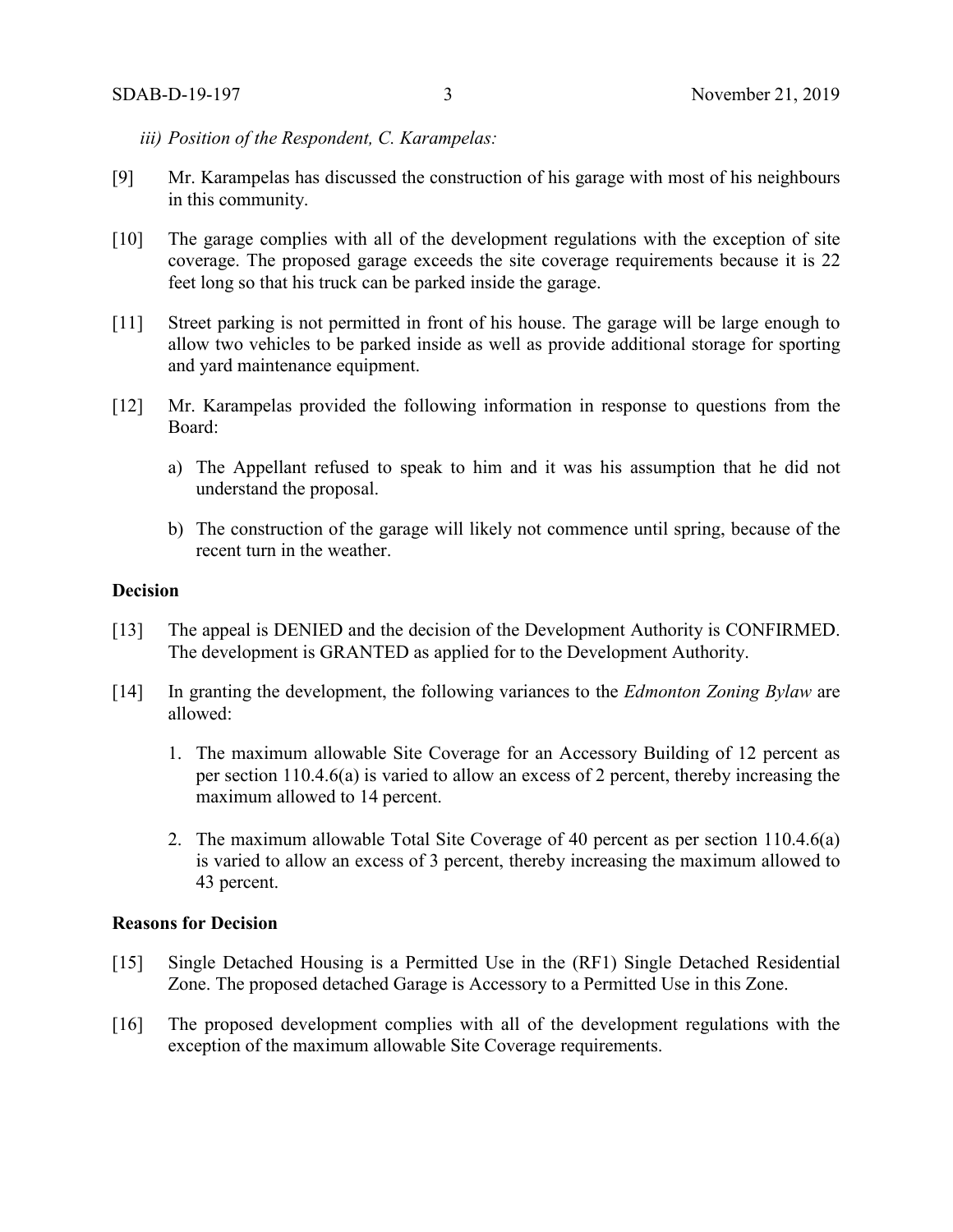- [17] The Development Authority approved the development with a variance to the maximum allowable Site Coverage for an Accessory Building, pursuant to section 110.4.6(a) of the *Edmonton Zoning Bylaw*.
- [18] Based on additional information provided by the Development Authority, a variance is also required in the maximum allowable Total Site Coverage requirements, pursuant to section 110.4.6(a) of the *Edmonton Zoning Bylaw*.
- [19] The Board grants the two required variances for the following reasons:
	- a) The proposed development complies with all of the development regulations including the maximum allowable Height and the minimum required Setbacks. The variances required in the maximum allowable Total Site Coverage and the maximum allowable Site Coverage of the Accessory Building are related and minimal in this case.
	- b) Based on a review of the proposed plans, the detached garage complies with the Rear Setback requirements and is sited further into the Rear Yard which will mitigate concerns relating to the storage of snow and any safety concerns for vehicles maneuvering in the rear lane. The siting of the detached garage will have no impact on neighbouring properties.
	- c) Based on the evidence provided, parking is not permitted on the south side of 111 Avenue immediately in front of the subject site.
	- d) The proposed garage will allow two personal vehicles, including a truck to be parked inside which reduces the need for street parking and meets the property owner's need to provide additional storage for sporting and other yard maintenance equipment.
	- e) The Respondent discussed the proposed development with affected neighbours and the Board notes that the only objection received was from the Appellant.
- [20] Based on the above, it is the opinion of the Board, that the proposed development will not unduly interfere with the amenities of the neighbourhood nor materially interfere with or affect the use, enjoyment or value of neighbouring parcels of land.

Gwen Harris, Presiding Officer Subdivision and Development Appeal Board

c.c. City of Edmonton, Development & Zoning Services, Attn: J. Folkman/A. Wen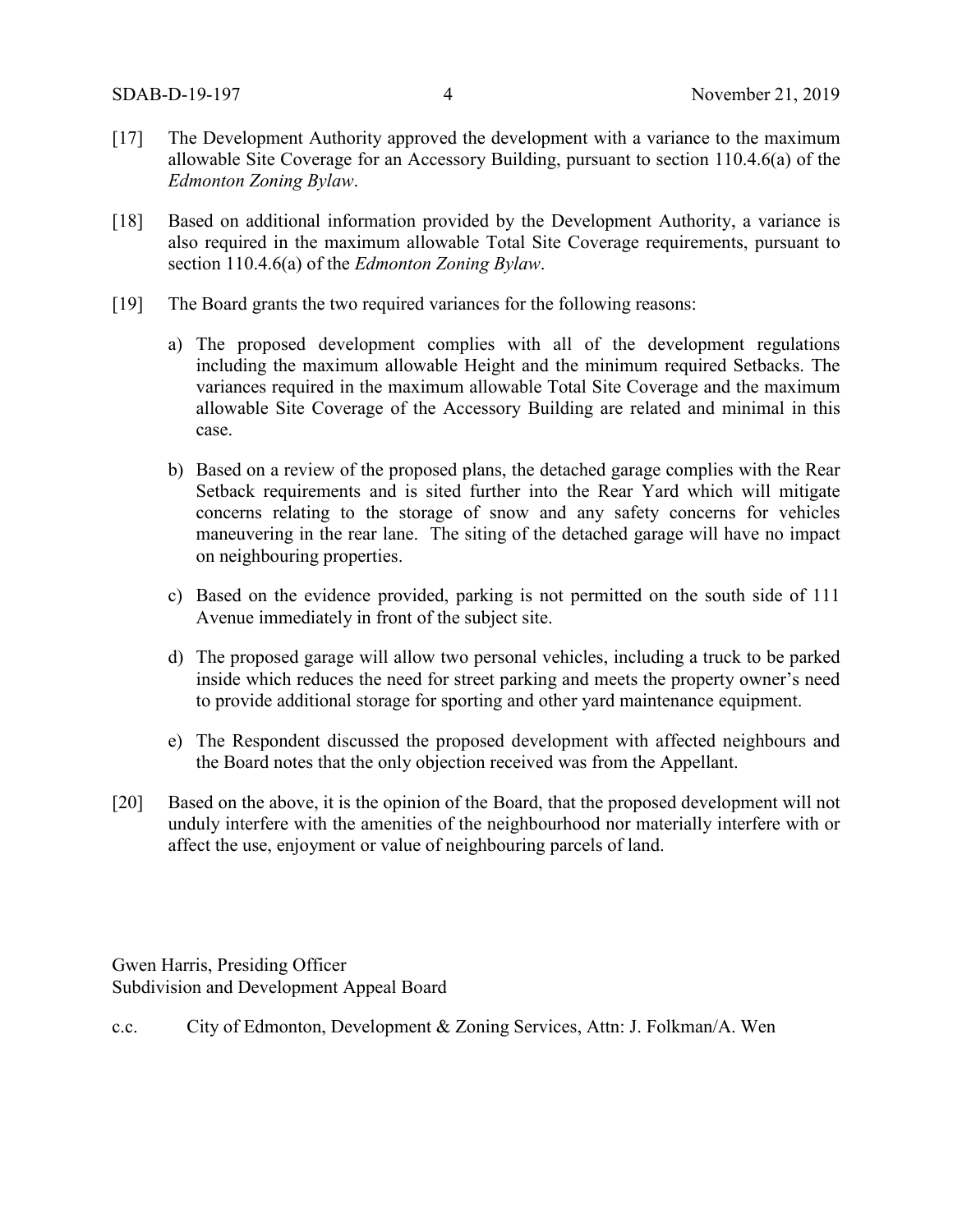#### **Important Information for the Applicant/Appellant**

- 1. This is not a Building Permit. A Building Permit must be obtained separately from the Sustainable Development Department, located on the 2nd Floor, Edmonton Tower, 10111 – 104 Avenue NW, Edmonton, AB T5J 0J4.
- 2. Obtaining a Development Permit does not relieve you from complying with:
	- a) the requirements of the *Edmonton Zoning Bylaw*, insofar as those requirements have not been relaxed or varied by a decision of the Subdivision and Development Appeal Board,
	- b) the requirements of the *Alberta Safety Codes Act*,
	- c) the *Alberta Regulation 204/207 – Safety Codes Act – Permit Regulation*,
	- d) the requirements of any other appropriate federal, provincial or municipal legislation,
	- e) the conditions of any caveat, covenant, easement or other instrument affecting a building or land.
- 3. When an application for a Development Permit has been approved by the Subdivision and Development Appeal Board, it shall not be valid unless and until any conditions of approval, save those of a continuing nature, have been fulfilled.
- 4. A Development Permit will expire in accordance to the provisions of Section 22 of the *Edmonton Zoning Bylaw, Bylaw 12800*, as amended.
- 5. This decision may be appealed to the Alberta Court of Appeal on a question of law or jurisdiction under Section 688 of the *Municipal Government Act*, RSA 2000, c M-26. If the Subdivision and Development Appeal Board is served with notice of an application for leave to appeal its decision, such notice shall operate to suspend the Development Permit.
- 6. When a decision on a Development Permit application has been rendered by the Subdivision and Development Appeal Board, the enforcement of that decision is carried out by the Sustainable Development Department, located on the 2nd Floor, Edmonton Tower, 10111 – 104 Avenue NW, Edmonton, AB T5J 0J4.

*NOTE: The City of Edmonton does not conduct independent environmental checks of land within the City. If you are concerned about the stability of this property for any purpose, you should conduct your own tests and reviews. The City of Edmonton, when issuing a development permit, makes no representations and offers no warranties as to the suitability of the property for any purpose or as to the presence or absence of any environmental contaminants on the property.*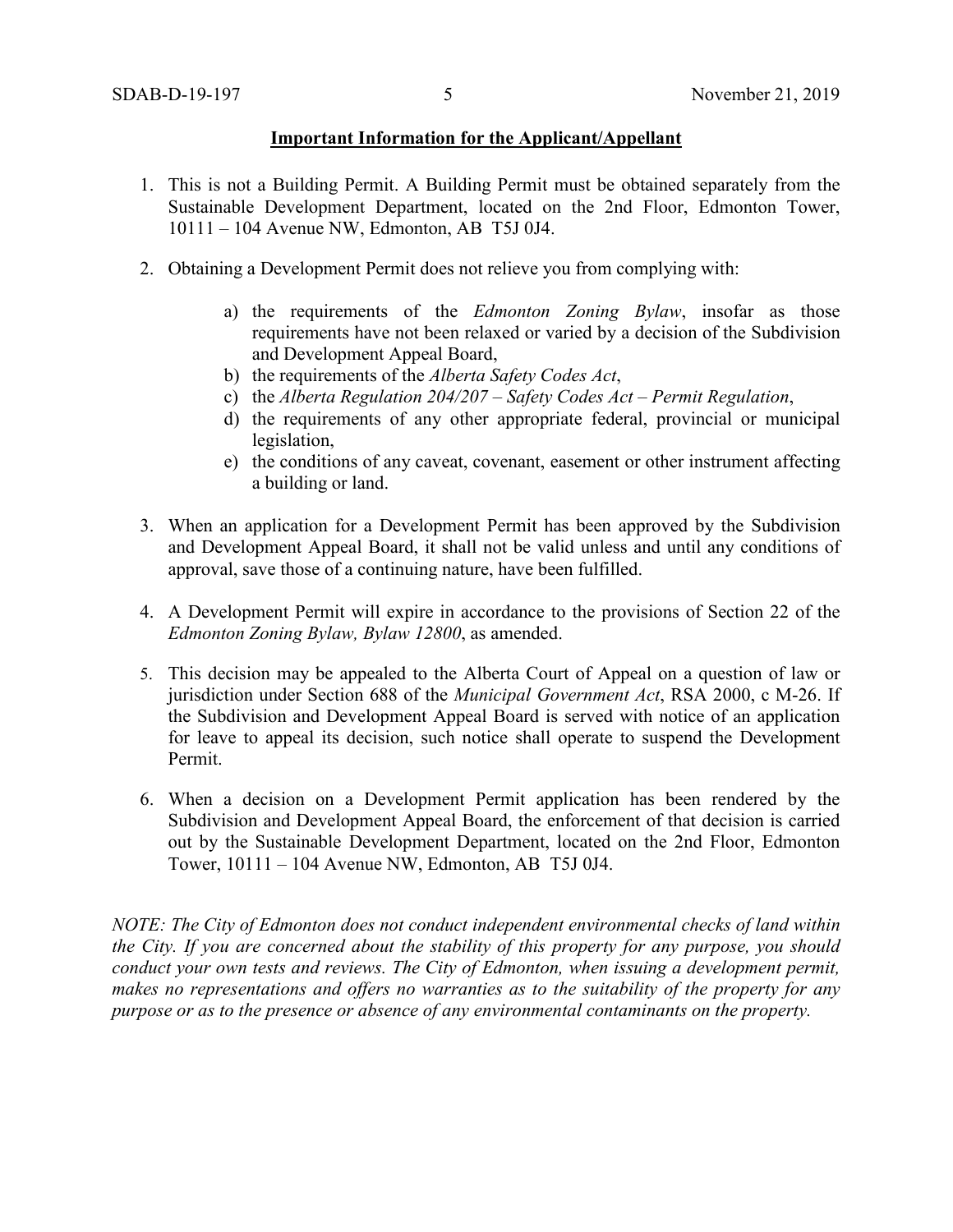# **EDMONTON SUBDIVISION AND DEVELOPMENT APPEAL BOARD**

Citation: Windermere Registry v Development Authority of the City of Edmonton, 2019 ABESDAB 10190

| Date:           | November 21, 2019 |
|-----------------|-------------------|
| Project Number: | 292583724-001     |
| File Number:    | $SDAB-D-19-190$   |

Between:

Windermere Registry

and

The City of Edmonton, Development Authority

Board Members

Gwen Harris, Presiding Officer Kathy Cherniawsky Alex Nagy Lyall Pratt Sara McCartney

# **DECISION**

*October 17, 2019:*

The Subdivision and Development Appeal Board made and passed the following motion on October 17, 2019:

That the appeal hearing be scheduled for November 6, 2019, at the written request of the Appellant.

#### **Reasons For Postponement Decision #1:**

- 1. The Appellant is not available on October 31, 2019 due to another prescheduled meeting.
- 2. The Agent for Bubbles Carwash has agreed to a one week Postponement.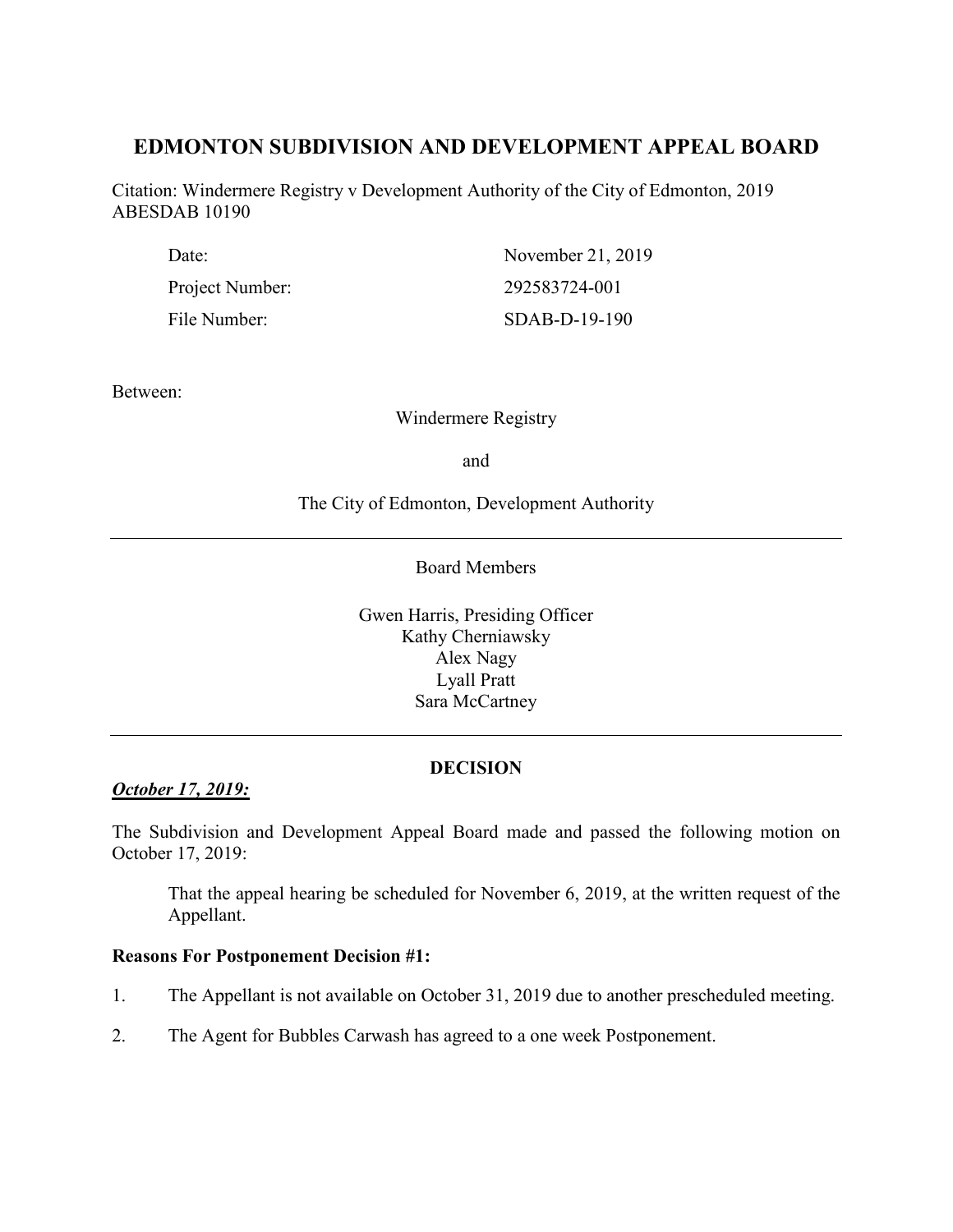# *November 6, 2019 Hearing*:

Motion:

"That SDAB-D-19-190 be raised from the table."

[1] On November 6, 2019, the Subdivision and Development Appeal Board (the "Board") heard an appeal that was filed on October 3, 2019 for an application by Axiom Architecture Inc. The appeal concerned the decision of the Development Authority, issued on September 24, 2019, to approve the following development:

> Construct a two storey Rapid Drive-through Vehicle Services Use building (Bubbles Carwash)

- [2] The subject property is on Plan 1520533 Blk 3 Lot 1, located at 6231 Andrews Loop SW, within the DC1 Direct Development Control Provision. The Ambleside Neighbourhood Structure Plan and Windermere Area Structure Plan apply to the subject property.
- [3] The following documents were received prior to the hearing and form part of the record:
	- Copy of the Development Permit application with attachments, proposed plans, and the approved Development Permit;
	- The Development Officer's written submissions;
	- The Appellant's reasons for appeal; and
	- The Respondent's written submission
- [4] The following exhibits were presented during the hearing and form part of the record:
	- Exhibit  $A W$ ritten submission from the Appellant regarding the postponement request
	- Exhibit B Written submission from the Appellant
	- Exhibit  $C$  Letters of support submitted by the Applicant

# **Preliminary Matters**

- [5] At the outset of the appeal hearing, Ms. Cherniawsky disclosed that she is an acquaintance of the Appellant's Legal Counsel, Ms. Agrios, who has been retained by the Appellant. However, her interactions with Ms. Agrios are not related to her role on the Board and will not impact her ability to provide a fair and unbiased hearing. No one objected to the composition of the panel.
- [6] The Presiding Officer outlined how the hearing would be conducted, including the order of appearance of parties, and no opposition was noted.
- [7] The appeal was filed on time, in accordance with Section 686 of the *Municipal Government Act*, RSA 2000, c M-26 (the "*Municipal Government Act*").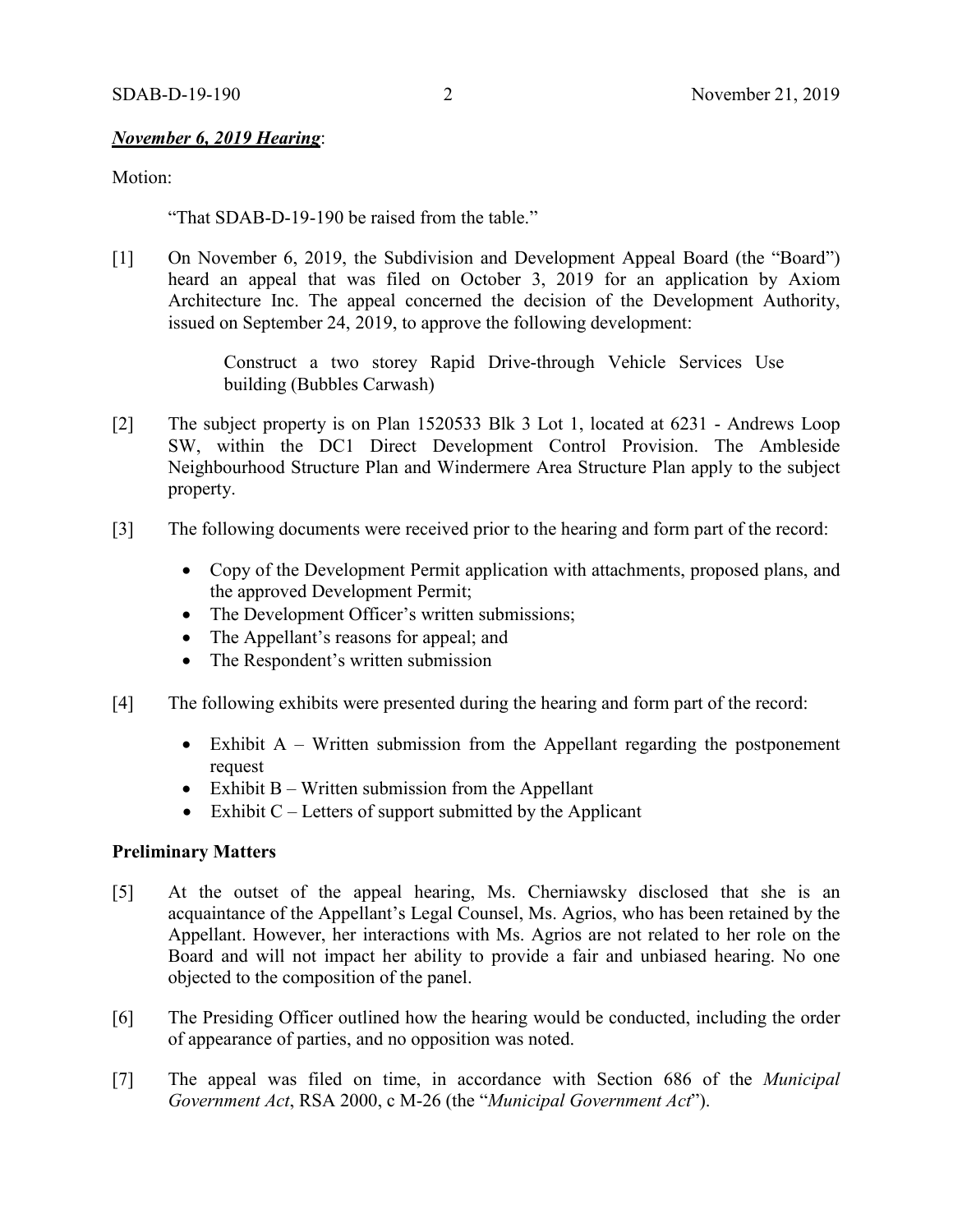#### **Summary of Hearing – Postponement Request #2**

- *i) Position of the Appellant, S. Mather and Dr. J. Mather:*
- [8] A written submission outlining the postponement request was provided and marked Exhibit A. The postponement is required in order to have legal representation. Mr. Mather was unable to communicate with his father and business partner who was travelling in Europe until he returned to Edmonton on the weekend of October 19, 2019. Upon his return, they discussed the appeal and the fact that the developer had engaged Legal Counsel to act on its behalf at the hearing. They then subsequently met with their other business partner the following week and the decision was made to retain legal Counsel.
- [9] Ms. Agrios was away from her office until late last week when it was confirmed that she would act on their behalf. However, she was not available to attend the hearing today and an email was sent to the SDAB office on November 1, 2019 to request that the hearing be postponed until November 20, 27, or 28, 2019 to accommodate her schedule.
- [10] It was his opinion that this was not a commercially unreasonable period of time. However, if the adjournment is denied he asked that their objection be recorded and that it be noted that they will proceed with their arguments but without prejudice to the right to seek permission to appeal the decision to deny the adjournment.
- [11] It is their right to have legal representation in the same way as Bubbles Carwash.
- [12] Mr. Mather provided the following responses to questions:
	- a) The first postponement was requested because the appeal date conflicted with a previously scheduled meeting.
	- b) Following the first postponement, they were advised that Bubbles Carwash had retained Legal Counsel and that triggered their decision to also seek Legal Counsel.
	- c) The first request to postpone was made as soon as he was advised of the date of the hearing and realized that it conflicted with an already scheduled meeting.
	- d) This is not an attempt to intentionally delay the proposed development.
	- e) He was notified that Bubbles Carwash had retained Legal Counsel on October 17, 2019. However, his father was out of the country and discussions had to occur with other shareholders.
	- *ii) Position of the Development Officer, P. Adams:*
- [13] Mr. Adams was not in attendance but provided a written response which indicated that he did not object to the postponement request.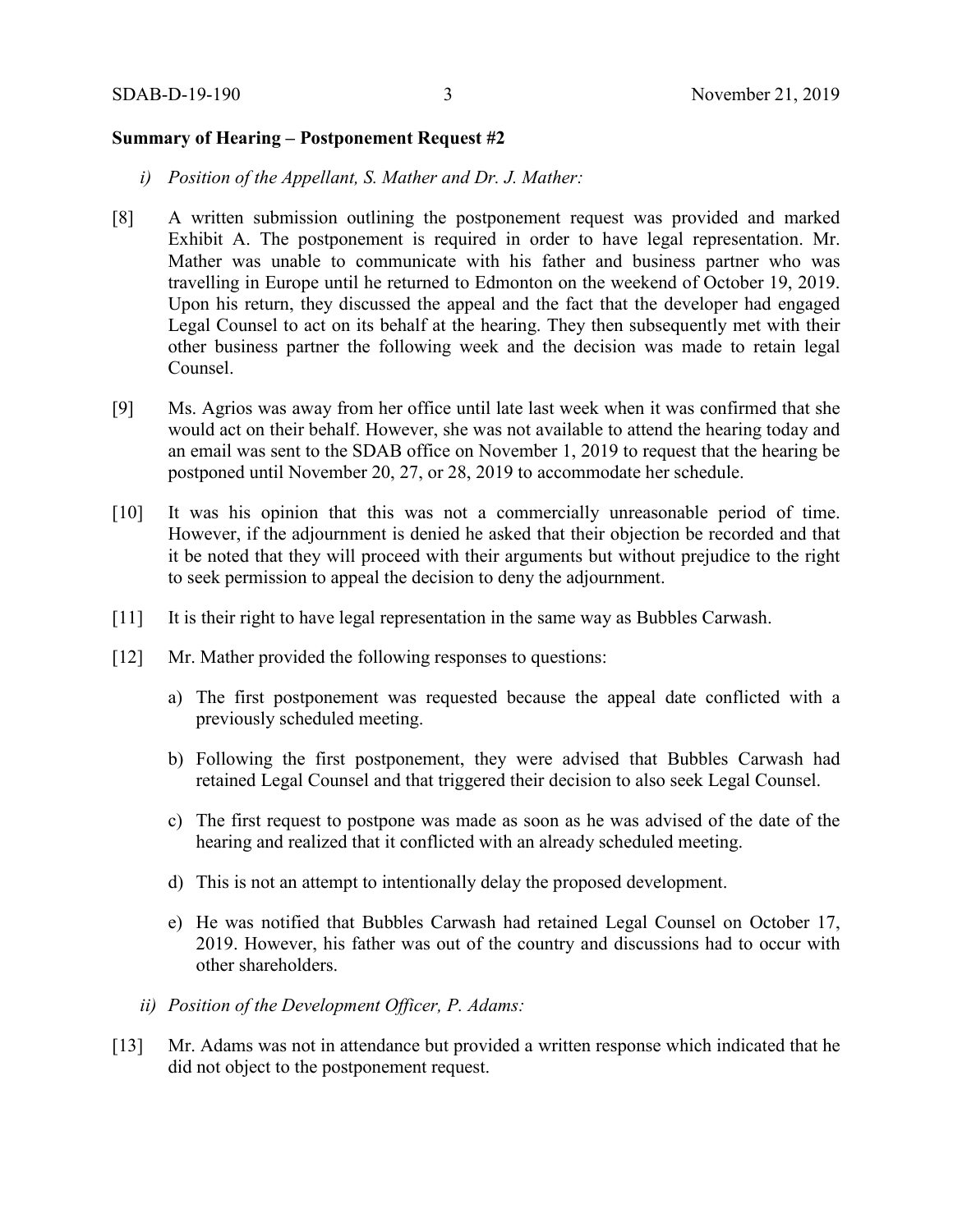*iii) Position of the Bubbles Carwash, represented by J. Murphy, representing Ogilvie LLP:*

- [14] Bubbles Carwash is opposed to the request for a postponement of this hearing.
- [15] The approved development permit is suspended until the Board renders a written decision which means no ground work or servicing can be done on the site. Every day that passes makes it more difficult because of the potential delays posed by the weather at this time of the year. The request, if granted, may push the development into the next construction season.
- [16] Even if the hearing can be scheduled within the next two weeks, the written decision of the Board is not issued for 15 days following the hearing.
- [17] He consented to the first postponement request because of the practice of the Board to grant parties a one-time adjournment.
- [18] It is somewhat disingenuous for the Appellant to say that he was not aware that he had been retained by Bubbles Carwash because it was noted on all of the correspondence sent by the Board. Specifically, both the original hearing notice dated October 11, 2019 and the postponement decision dated October 17, 2019 identified Counsel.
- [19] Bubbles Carwash also met with the Appellant after the original hearing was postponed and they referenced the fact that legal Counsel had been retained.
- [20] It was acknowledged that it is difficult for the Board to assess the balance of fairness when considering this request. However, the *Edmonton Zoning Bylaw* clearly pushes the balance of power in one direction by suspending the approved development permit. This means that nothing can happen on the subject site until the development permit is issued.
- [21] It was his opinion that the permit holder is prejudiced the most in this case because the Appellant had the opportunity to retain legal Counsel as soon as the appeal was filed.
- [22] If someone is going to engage in a process that has the immediate effect of suspending a development permit at this time of the year, then that process should be engaged on a ready to go forward basis and that has not happened.
- [23] It is unfortunate that the Appellant put off the matter of engaging Legal Counsel for so long but his client cannot support this postponement request.
- [24] He received a copy of the email request for a postponement of the hearing on Monday, November 4, 2019. The email read:

Hi. I discussed the SDAB meeting with my business partners As Bubbles has decided to engage legal Counsel at the SDAB meeting, we would like to have the opportunity to do so as well. It is quite intimidating to have legal Counsel at the meeting, so we feel that it would be fair to have the same opportunity. Can we please discuss the rescheduling of the SDAB meeting to allow for a reasonable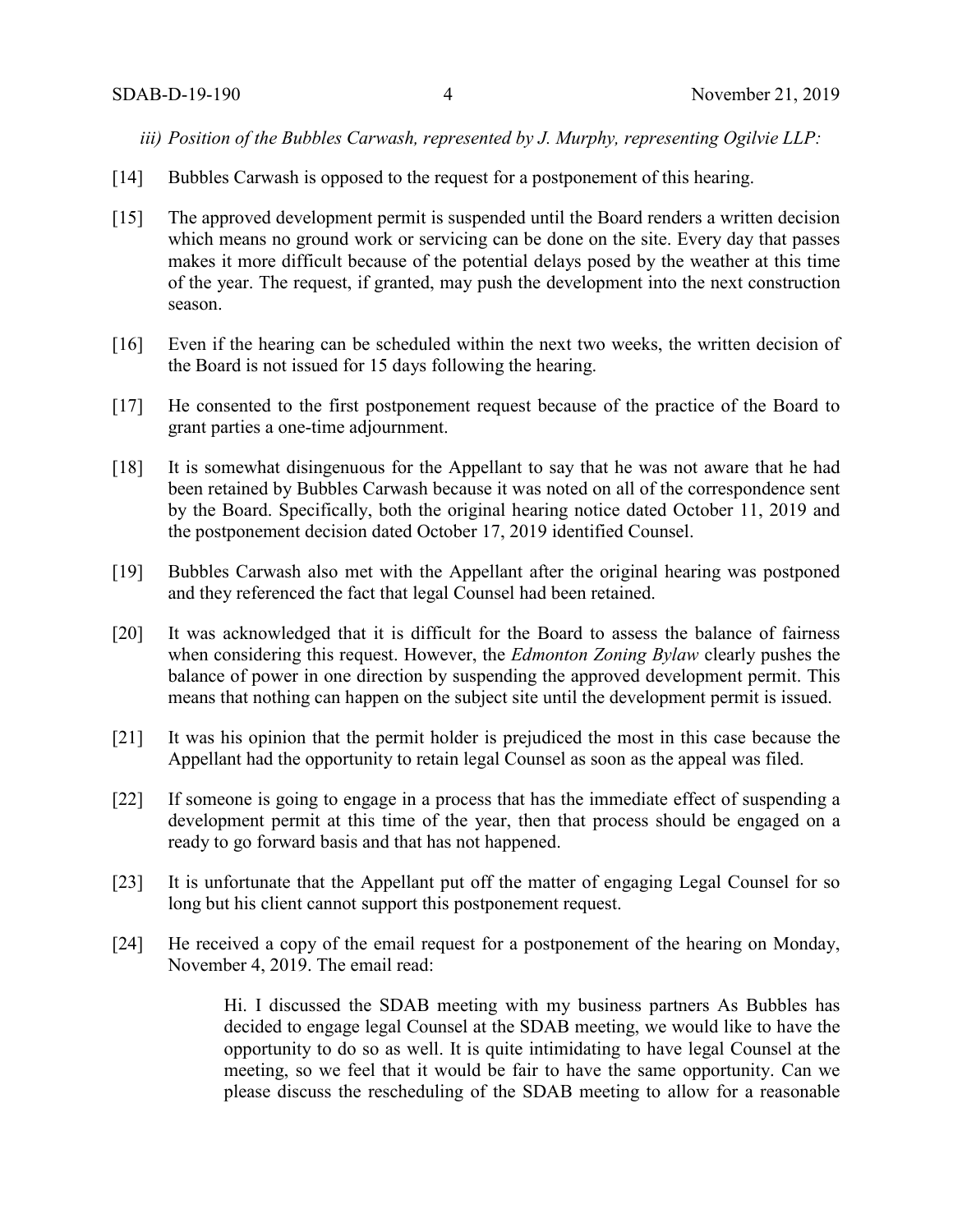amount of time to engage legal Counsel to review the file and represent our group at the SDAB meeting? You can reach me on the phone number below to discuss.

- [25] The balance in this case in terms of prejudice and fairness favours the permit holders and the hearing should proceed today.
- [26] Mr. Murphy provided the following information in response to questions from the Board:
	- a) It was clarified that the notification of appeal period ended on October 22, 2019. The developer had the opportunity to sign a waiver and proceed but as soon as the appeal was filed that was no longer an option.
	- b) If the Board does not grant the postponement, the Appellant can appeal that decision to the Court of Appeal. However, even if they agree to the postponement and wait two more weeks for the hearing and an additional two weeks to receive the written decision, the Appellant can still file an appeal with the Court of Appeal.
	- c) It was his opinion that the reasons for filing the appeal have little to do with Windermere Registry and that if the Appellant is not successful, that decision will be appealed to the Court of Appeal anyway. Therefore, the threat of an appeal if the adjournment is not granted should not influence the decision because that threat does not come with a reciprocal promise not to seek leave to appeal.
	- *iv) Rebuttal of the Appellant:*
- [27] Mr. Mather is not experienced about this process so the fact that Ogilvie Law was copied on the correspondence was not apparent to him. He was advised during a telephone conversation with the SDAB office on or around October 17, 2019 that Bubbles Carwash had retained legal Counsel and that is when he became aware.

#### **Decision – Postponement Request #2:**

[28] The request to postpone the hearing is DENIED.

## **Reasons for Decision – Postponement Request #2:**

- [29] The Board considered the following factors in making a determination about adjourning the hearing of this appeal.
- [30] The Board must balance fairness for all parties.
- [31] The *Municipal Government Act* and the *Edmonton Zoning Bylaw* balance interests of certainty and fairness for all the affected parties. To this end, the laws provide for the automatic suspension of a development permit in the event it is appealed, but also provide for a timely determination of the appeal. Given that the appeal effectively prevents the holder of an approved permit from proceeding, the *Act* imposes tight time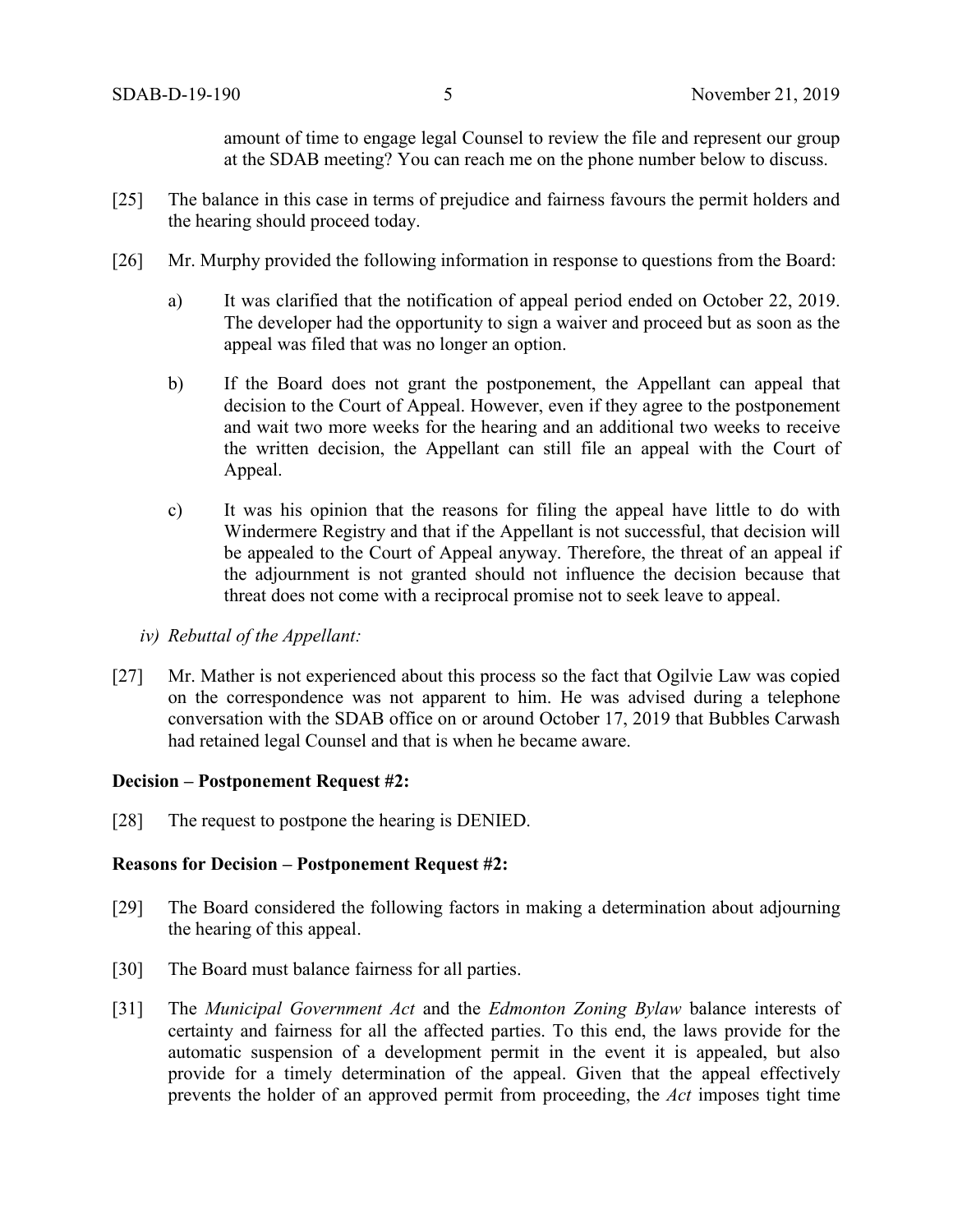limits, including a 21 day appeal window, the requirement that the Board hold a hearing within 30 days of receipt of a notice of appeal, and that it give its decision in writing together with reasons for the decision within 15 days after concluding the hearing.

- [32] The proposed development was approved on September 24, 2019.
- [33] The appeal was filed for the Appellant, a registered Business Corporation, by one of its owners on October 3, 2019. This appeal suspended the permit and stopped all work on the project. The Board notes that the Appellant's representative, Mr. Mather, is the legal owner or part owner of several commercial properties, including Windermere Registry, within the notification area. The Appellant's agents could have engaged legal Counsel at any time in furtherance of this appeal.
- [34] The hearing was originally scheduled for October 31, 2019. The Appellant subsequently submitted the first request to postpone the hearing to November 1, 4, 6, 7, 8, 12, 14 or 15, 2019 on October 15, 2019.
- [35] Counsel for Bubbles Carwash consented to the Appellant's first request agreeing to a one week postponement of the hearing.
- [36] On October 17, 2019, the Board postponed the hearing to November 6, 2019 in keeping with its general practice. The Board copied the Development Authority, Counsel for the Bubbles Carwash and the Appellant's agent of this decision.
- [37] The Appellant's agent had direct contact with the owners of Bubbles Carwash subsequent to the first postponement decision.
- [38] Based on a review of the emails and correspondence that was provided to both parties, the Board finds it was evident the Appellant would have had written notice by October 11, 2019, that Bubbles Carwash had retained Ogilvie LLP as Legal Counsel. The Board is of the view that at that date, the Appellant had the additional information (that Bubbles Carwash had retained legal representation) it claimed was needed to make a decision on whether or not it needed legal Counsel to pursue its appeal.
- [39] The Appellant's request for a further postponement of the hearing was not received by Counsel for Bubbles Carwash until November 4, 2019.
- [40] Counsel for Bubbles Carwash opposes the request for a further adjournment on the basis that further delay at this time of year may push the approved development over to the next construction season. In their view, the Appellant is not prejudiced as it can appeal the Board's ruling if the adjournment is not granted.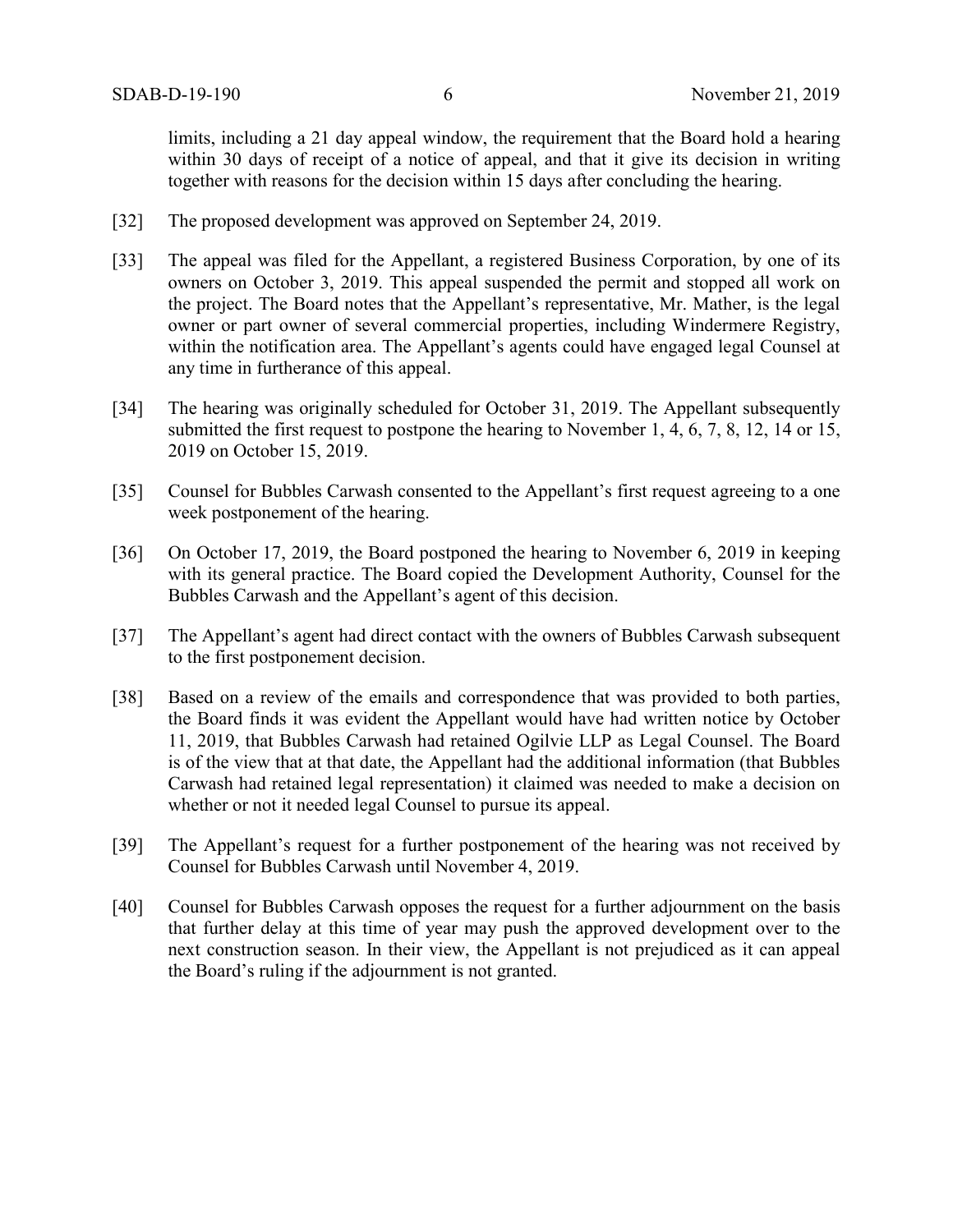- [41] The Board acknowledges the Appellant's objection to the Board proceeding today without its Legal Counsel present. However, inasmuch as the Appellant had notice as of October 11, 2019 that Bubbles Carwash had retained Legal Counsel and that at the time of the first adjournment request the Appellant agreed to the rescheduling of the hearing to November 6, 2019, the Board is of the view that the Appellant had sufficient opportunity to determine the resources needed to proceed on the scheduled date.
- [42] Given these circumstances, the Board is satisfied based on the evidence before it that on balance, there is greater prejudice to Bubbles Carwash from further delay of the appeal than to the Appellant.
- [43] Based on all of the above, the Appellant's request to postpone the hearing for a second time is denied.

# **Summary of Hearing**

[44] The Presiding Officer reminded the parties of Section 685(4)(b) of the *Municipal Government Act* that states:

> Despite subsections (1), (2) and (3), if a decision with respect to a development permit application in respect of a direct control district is made by a development authority, the appeal is limited to whether the development authority followed the directions of council, and if the subdivision and development appeal board finds that the development authority did not follow the directions it may, in accordance with the directions, substitute its decision for the development authority's decision.

- *i) Position of the Appellant, S. Mather:*
- [45] Mr. Mather reiterated, based on the advice of his lawyer that he is proceeding without prejudice to his right to seek permission to appeal the decision to deny the adjournment.
- [46] He referenced an aerial map to identify the properties owned by the Appellant group. In addition to the named Appellant, the ownership group owns the bottle depot, a wand wash carwash and the building that houses the named Appellant, a vehicle registry office. All are located across the street from the subject site.
- [47] While they are supportive of the proposed development use, they do not support the required parking variance or the intensity of the use on such a small parcel of land.
- [48] A written submission was provided and marked Exhibit B.
- [49] The subject site is zoned DC1 and therefore the Development Officer must comply with the bylaw regulations contained in the DC1.
- [50] The DC1 bylaw specifically states that parking shall be provided in accordance with section 54 of the *Edmonton Zoning Bylaw*. It references section 54.1(2)(g) stating that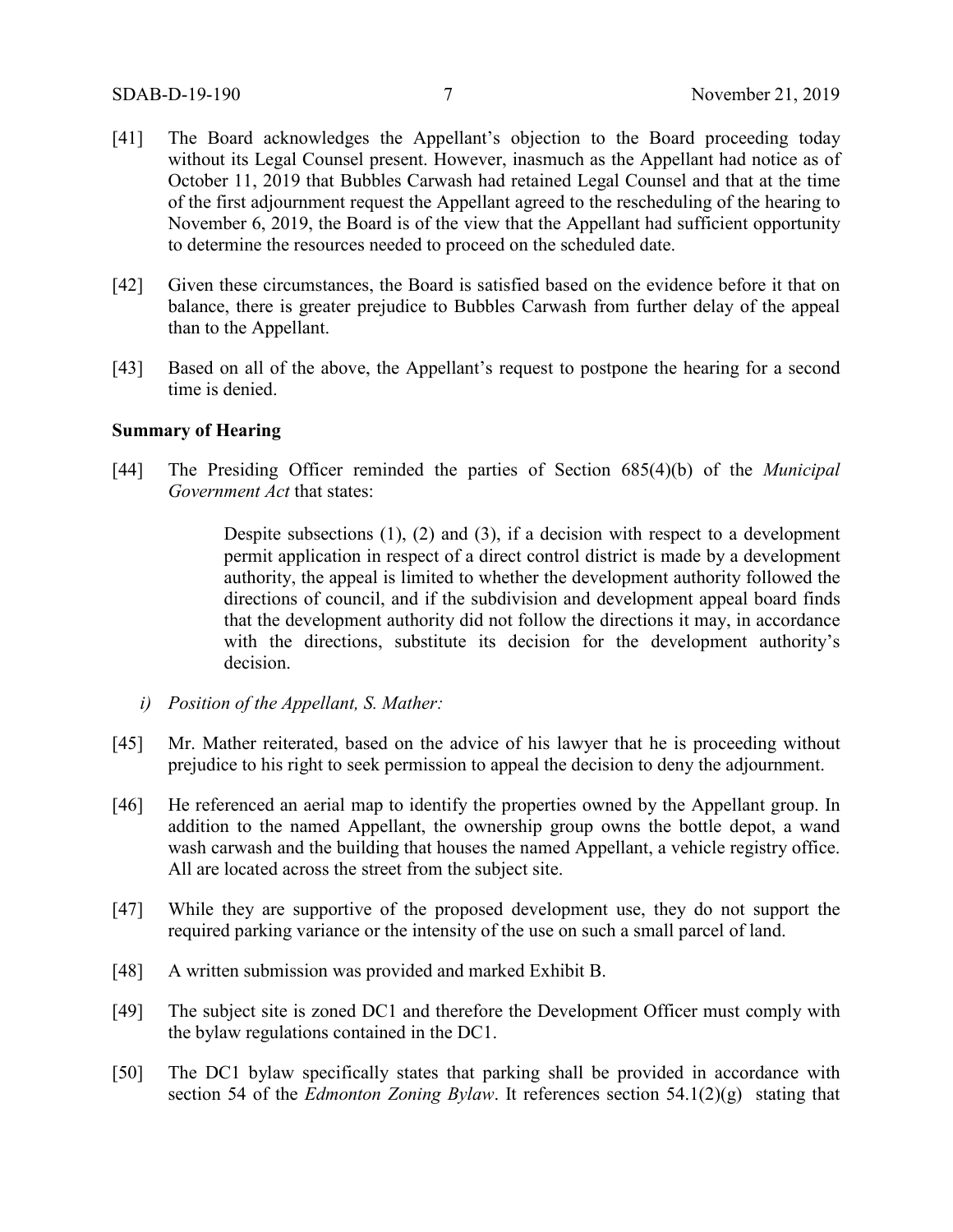"the Development Officer may use the variance power to relax the parking requirements only in cases where the nature of the Use, the size of the Site, or other physical constraints result in a situation where the requirements cannot be met on-site without unnecessary hardship or practical difficulties".

- [51] This is a new development on a greenfield site so there is no hardship. The site can be designed to accommodate the required parking. Therefore any hardship is of the developer's own making because a development that complied with the parking requirements could have been designed.
- [52] As such the Development Officer erred by granting a variance without evidence of hardship.
- [53] A Traffic Impact Assessment study was not completed and provided to the Development Officer. It was noted that the Respondent did upload a Traffic Impact Assessment to the SDAB electronic appeal file but it was completed after the development permit was issued so the Development Officer did not rely on that information.
- [54] Mr. Mather provided the following information in response to questions from the Board:
	- a) In order to receive a variance, hardship has to be demonstrated and in this case there was no demonstration of hardship. This is a vacant site so any hardship is of the developer's own design. The site can be designed in such a way as to not create a hardship.
	- b) The hardship or practical difficulty has to relate to the physical characteristics of the site. There has to be something about the site that makes the variance necessary. In this case, the variance is caused solely by the decision of Bubbles Carwash to develop a large building with less/not enough onsite parking. This is not a hardship or practical difficulty but an intentional choice because the site is vacant. If Council had intended carwashes to have a lesser parking requirement, it would have been reflected in the DC1 Bylaw.
	- c) Regardless of whether or not a Traffic Impact Assessment was provided, the Development Officer is not permitted to grant variances unless hardship is demonstrated and there was no demonstration of hardship in this case. Even if the Traffic Impact Assessment did demonstrate hardship, it was not considered by the Development Officer during the review.
	- d) He acknowledged that his original submission focused on parking issues but today he chose to limit his comments to the parking requirements of the DC1 Bylaw and the fact that the Development Officer misinterpreted section 54 and erred in granting a variance.
	- e) He disagreed with the findings of the Development Officer and the Traffic Impact Assessment that the majority of the parking is located inside the building based on his own experience operating a carwash and detail centre.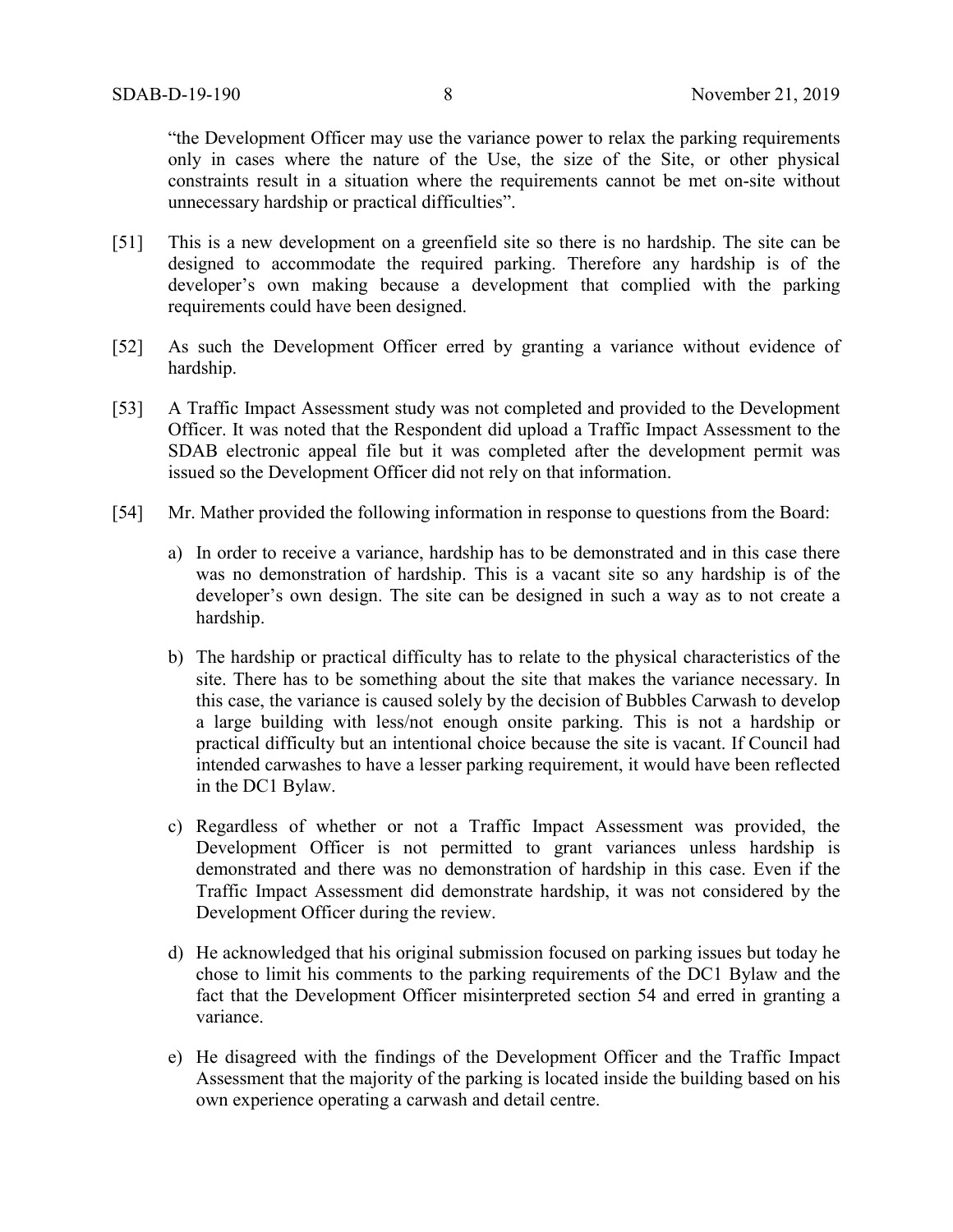- *ii) Position of the Development Officer, P. Adams:*
- [55] Mr. Adams did not attend the hearing but provided a written submission that was considered by the Board.
	- *iii) Position of the Bubbles Carwash, represented by J. Murphy, representing Ogilvie LLP*
- [56] The Development Officer followed the direction of Council because the parking calculations contained in section 54 create a hardship. The parking requirements contained in this section are not broken down for this type of development. Therefore, it falls under the general grouping of other Uses not specifically mentioned. This means that the parking requirements applied to this development are the same as those applied to a Shoppers Drug Mart, Best Buy Electronics, Safeway and many other parking intense Uses. This goes to the nature of the Use and the nature of this Use is that it does not generate the need for a lot of parking based on square footage in the same way as its companions in the general grouping. For a carwash, the inside square footage does not generate the same need for parking because the vehicles are accommodated inside the building.
- [57] Customers do not come to park at a carwash. They come to have their cars washed and then they leave.
- [58] The specific hardship as identified by the Development Officer arises out of the nature of the Use and the nature of the facility in that the square footage on which parking requirements are based does not generate the need for parking. Hardship is created because this Use is lumped in with other Uses that do generate the need for parking. This Use is unique.
- [59] It was his opinion that this situation is what the Bylaw addresses as hardship whether under section 11 or section 54 of the *Edmonton Zoning Bylaw*. It is a hardship to have to provide parking spaces for square footage that does not generate a need for parking.
- [60] The Development Officer used section 54.1(2)(g) of the *Edmonton Zoning Bylaw* to find the power to vary. The DC1 Bylaw says that parking shall be provided in accordance with section 54. It does not say that parking shall be provided in accordance with only section 54.2. It refers to all of section 54 which includes section  $54.1(2)(g)$  which the Development Officer used to grant a more than reasonable variance.
- [61] Section 54.1(2)(g) states that:

The Development Officer may use their variance power to relax the vehicular parking requirements in Schedule 1, the Bicycle Parking requirements in Schedule 2 and the loading requirements in Schedule 3, however such a variance shall only be considered in cases where the nature of the Use, the size of the Site, or other physical constraints result in a situation where the requirements cannot be met on-site without unnecessary hardship or practical difficulties.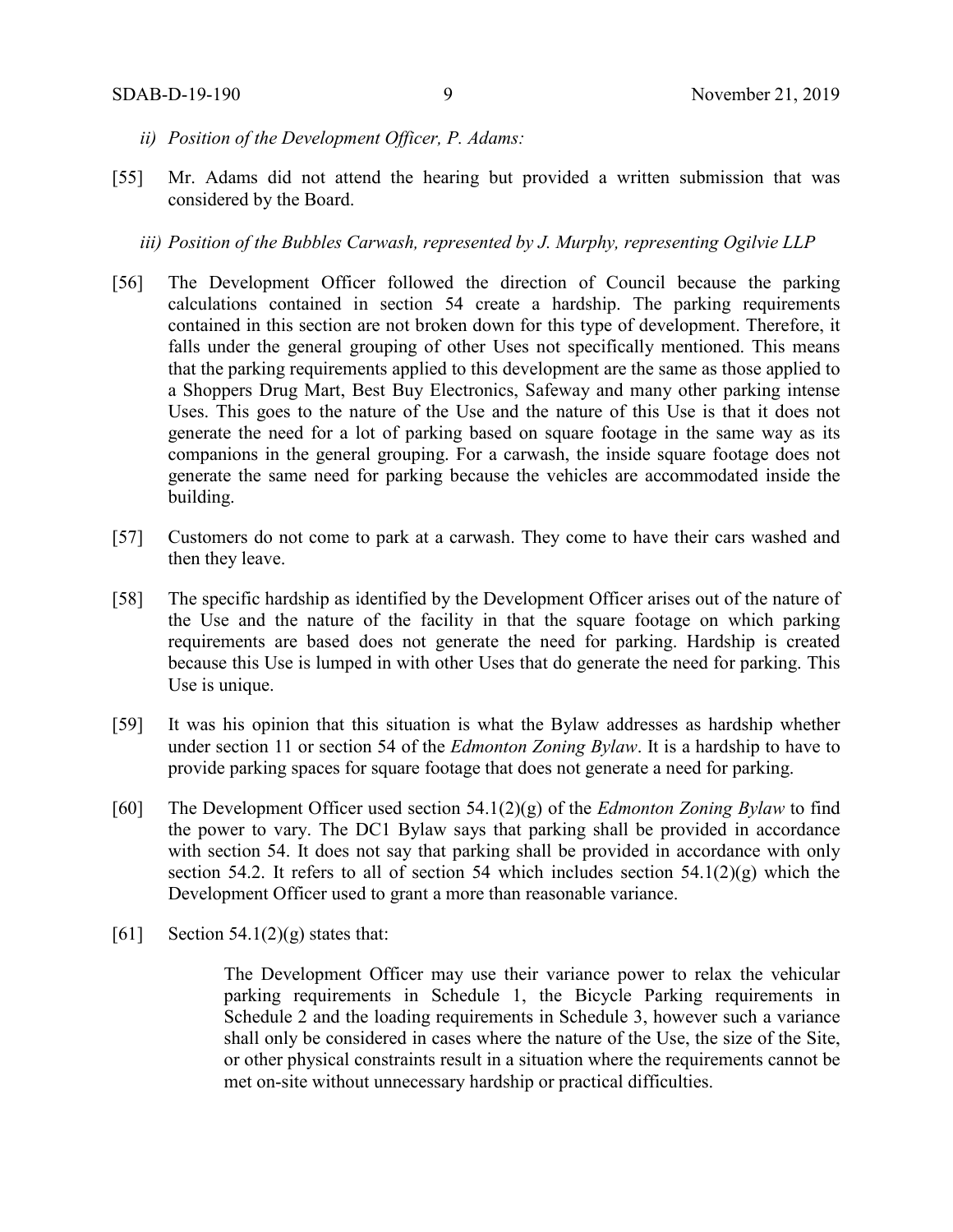- [62] In this case, the hardship and practical difficulty results from the necessity to provide useless parking spaces for a business that does not generate the need for parking. By reducing the number of parking spaces, more than the required number of queuing spaces can be provided. In this case, five queuing spaces are required while nine are being provided to deal with any queuing issues that may arise.
- [63] By using this section, the Development Officer is following the directions of Council. The Development Officer acknowledged in his written submission that 56 parking spaces are required and 26 parking spaces are proposed. This is also reflected on the stamped approved plans.
- [64] Transportation Services supported a deficiency of at least 35 parking spaces given the nature of the proposed use.
- [65] This development is located in Area C. The DC Bylaw in section 5(c) states that "parking shall be provided in accordance with section 54 of the Zoning Bylaw or in accordance with subsection 5.c.ii". Section 5.c.ii states that "any development permit application proposing a reduction in off-street parking in Area 'D' that includes General Industrial Uses, shall include a Parking Impact Assessment".
- [66] A Parking Impact Assessment is required if the site is located in Area D but not for a site located in Area C.
- [67] However, the developer decided to commission a Parking Impact Assessment after the appeal was filed. The Development Officer did not see the report but if the Board should decide that the Development Officer did not follow the directions of Council the information may be helpful in its decision making process. The findings of the Parking Impact Assessment support the findings of the Development Officer that there is an adequate amount of parking and that the variance is reasonable and justified.
- [68] Whether the Development Officer used the variance power provided in section  $54.1(2)(g)$ or the regular variance power in section 11, the issue of hardship comes into play and the interesting phrase used in section  $54.1(2)(g)$  is that it is not just hardship, it is hardship or practical difficulties. The practical difficulty in this case is that it is impractical to develop parking spaces for square footage that does not generate the need for parking. The Development Officer recognized this and the Parking Impact Assessment confirms that it is not necessary.
- [69] Customers at a Bubbles Carwash come and go as quickly as possible. It is not the same as what happens at a wand wash where customers come out of the building and stay on site to dry their car and polish the wheels. More than the required number of queuing spaces will be provided on site.
- [70] The Development Officer followed the direction of Council and the approved development is appropriate for this site. It will not impact the use, enjoyment or value of neighbouring properties. Two letters of support were submitted from owners of an adjacent development, marked Exhibit C.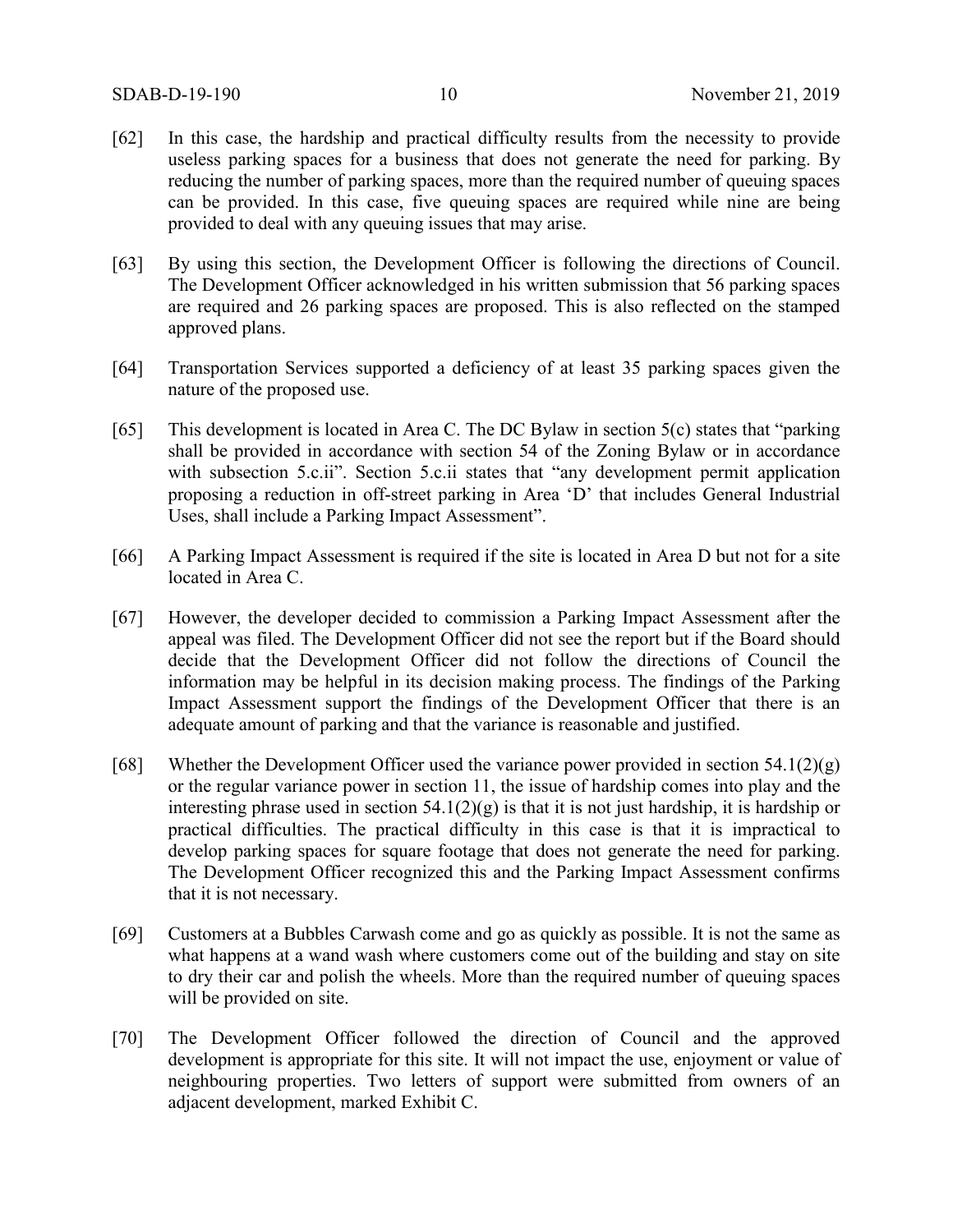- [71] Mr. Murphy provided the following information in response to questions from the Board:
	- a) The maximum allowable FAR for this site is 1.5 and the proposed FAR is only 0.55. The proposed building is only 24,000 square feet while it could be 65,000 square feet in size. It was recognized that the site can be used to queue vehicles.
	- b) Schedule 1 is written so that some Uses have their own parking requirements. Other Uses fall in the general category which includes Uses that generate the need for parking based on the fact that the square footage of the Use generates parking such as a grocery store. The special nature of the proposed Use should not be included because the square footage of the building does not generate the need for parking.
	- c) A variance shall be considered in cases where the nature of the Use results in a situation where the requirements cannot be met without unnecessary hardship or practical difficulty. Complying with the parking requirements results in a terrible difficulty because it will require the development of parking spaces that will not be used and takes up space on the site that can be used for queuing spaces.
	- d) A vacant site can have a hardship. A practical difficulty or hardship can be encountered when trying to develop a practical use if compliance with specific requirements that were not designed specifically for that use impedes your ability to develop the site practically.
	- e) Every drive through car wash will have the same problem which the Development Officer identified. That is, that the square footage of the actual carwash building does not generate the need for parking in the amounts identified in the Schedule.
	- f) Other than for employees, little parking is required. A Use that does not have a special category and does not generate the need for parking creates a practical difficulty. The difficulty is in the nature of the Use.
	- g) This is a unique Use that does not fit into the requirements of Schedule 1.
	- h) The proposed second floor of the building is the detail centre. If the second floor were removed, the need for parking has not been reduced because customers are not there to park.
	- i) The Parking Impact Assessment was not requested or required by Development Officer. It was prepared for the appeal.
	- *v) Rebuttal of the Appellant:*
- [72] Based on his experience in operating both a carwash and detail centre, parking is required because customers chose to do some of the work themselves to reduce the cost of the package. This work is done in the parking spaces on site. Staff parking is required as well as parking for customers being picked up or dropped off.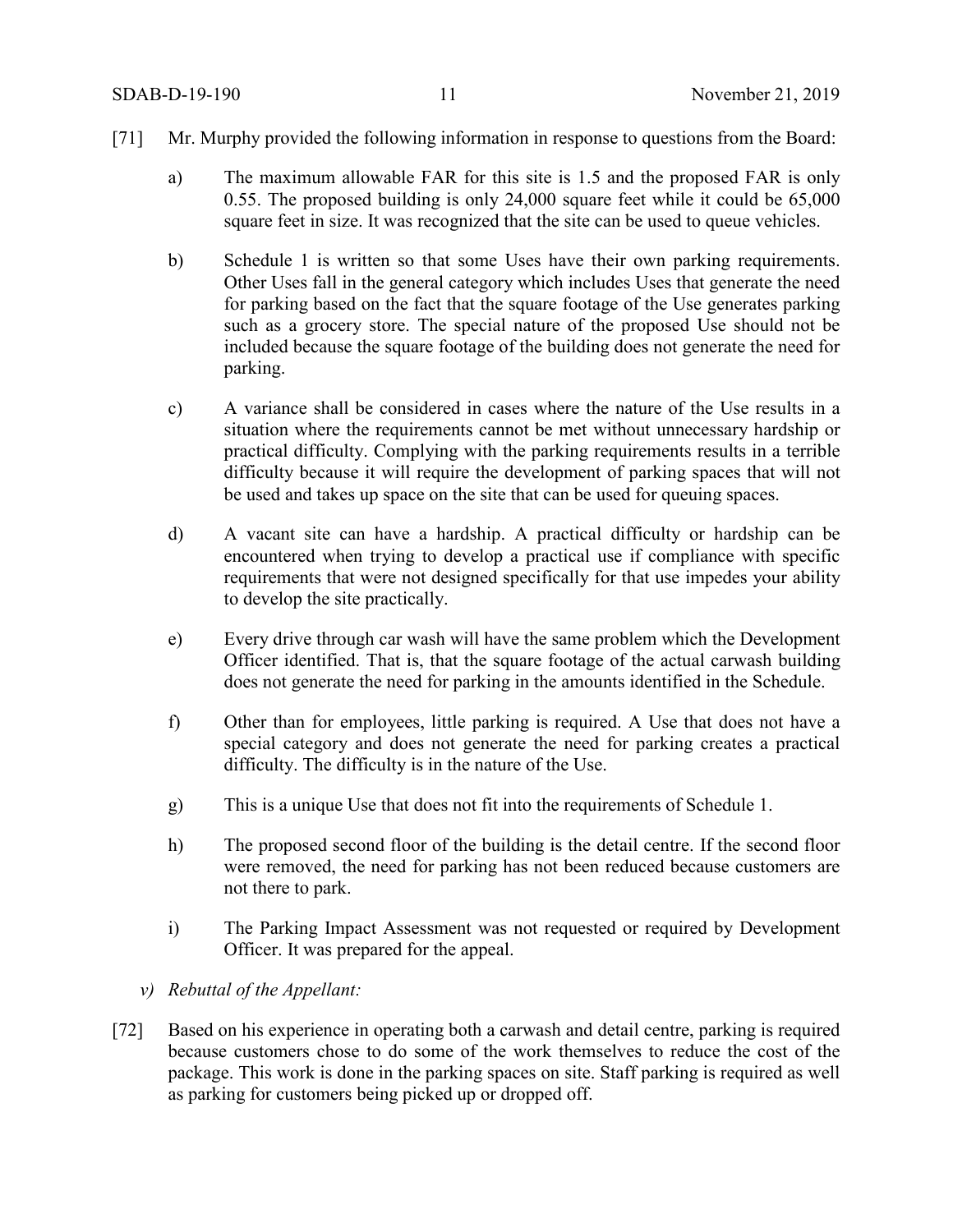- [73] Customers and staff from adjacent buildings that have less than adequate parking are constantly parking in their parking spaces. Designated signage has been posted but it is a real problem in the area.
- [74] They complied with the parking requirements of the DC Zone when the bottle depot, carwash and registry buildings were developed and their parking spaces are well used by their employees and customers. City Council established the parking requirements for a reason and they should be followed.
- [75] The queue into a carwash is a constantly moving piece of real estate and cannot be considered as a trade-off for parking spaces that are required for employees and customers.
- [76] The Development Officer did not mention hardship and therefore erred. The Parking Impact Assessment was not seen by the Development Officer and the information was therefore not factored into his decision.
- [77] This development is new uncharted territory because it is the first two storey carwash in Edmonton and possibly North America.
- [78] Council would have established different parking requirements if it was determined that a carwash was a unique use.
- [79] Mr. Mather provided the following information in response to questions from the Board:
	- a) The number of parking spaces provided for the carwash and registry office could not be confirmed.
	- b) The Appellant is the registry office, bottle depot and carwash.
	- c) The registry office complied with the parking requirements for a traffic oriented business which has one of the highest ratios in the city.
	- d) He assumed that their carwash was approved in the same Use class but he did not know which Zone it was exactly located in.
	- e) They complied with the parking requirements for all three of the sites that they developed. The bottle depot and the carwash are on the same title and the registry office is on a separate title.
	- *vi) Mr. Murphy:*
- [80] They are not asking for zero parking. Sufficient parking will be provided.
- [81] The nature of the proposed Use is different from a wand carwash. This is not a destination. The nature of the Use is not specifically the Use class because it is modified by the "nature of" which is important.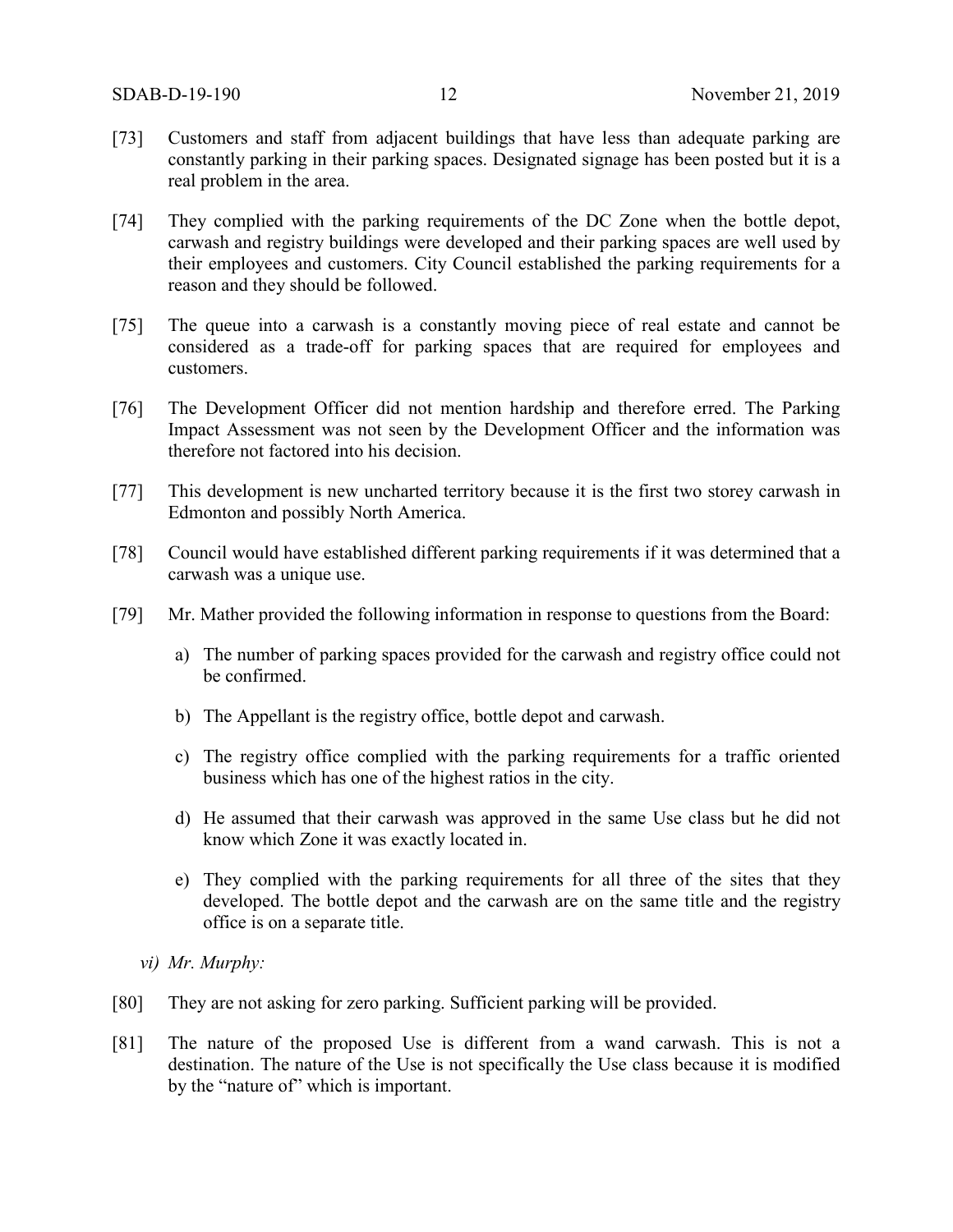*vii) Mr. Mather:*

- [82] They were aware that Bubbles would be developing on this site when they purchased their properties. Their concern is the provision of sufficient parking. Based on firsthand experience, a carwash and detail centre requires onsite parking. The nature of the Use is not different in this case and that is why the parking regulations have been established by Council and the *Edmonton Zoning Bylaw.*
- [83] The variance that has been granted will result in employees and customers parking in their parking spaces which will result in a hardship for their businesses.

#### **Decision**

- [84] The appeal is DENIED and the decision of the Development Authority is CONFIRMED. The development is GRANTED as applied for and approved by the Development Authority.
- [85] In granting the development, the following variance to the *Edmonton Zoning Bylaw* is allowed:
	- 1. The minimum required number of Parking Spaces of 56 as per Section 54.2, Schedule  $1(A)(12)$  is varied to allow a deficiency of 30, thereby decreasing the minimum required to 26 Parking Spaces.

## **Reasons for Decision**

- [86] This is an appeal of the Development Authority's decision approving a Development Permit application to construct a two storey Rapid Drive-through Vehicle Services Use building (Bubbles Carwash) in the DC1 Direct Development Control Provision (Bylaw 17494 — Area C) (the "DC1 Zone"). As per section 3.3 Area C (p), Rapid Drive-through Vehicle Services is a listed Use in this portion of the DC1 Zone.
- [87] The Development Officer approved the application and allowed a variance in the minimum required number of parking spots for this development.
- [88] Section 685(4) of the *Municipal Government Act* states:

685(4) Despite subsections (1), (2) and (3), if a decision with respect to a development permit application in respect of a direct control district

(a) ...

(b) is made by a development authority, the appeal is limited to whether the development authority followed the directions of council, and if the subdivision and development appeal board finds that the development authority did not follow the directions it may, in accordance with the directions, substitute its decision for the development authority's decision.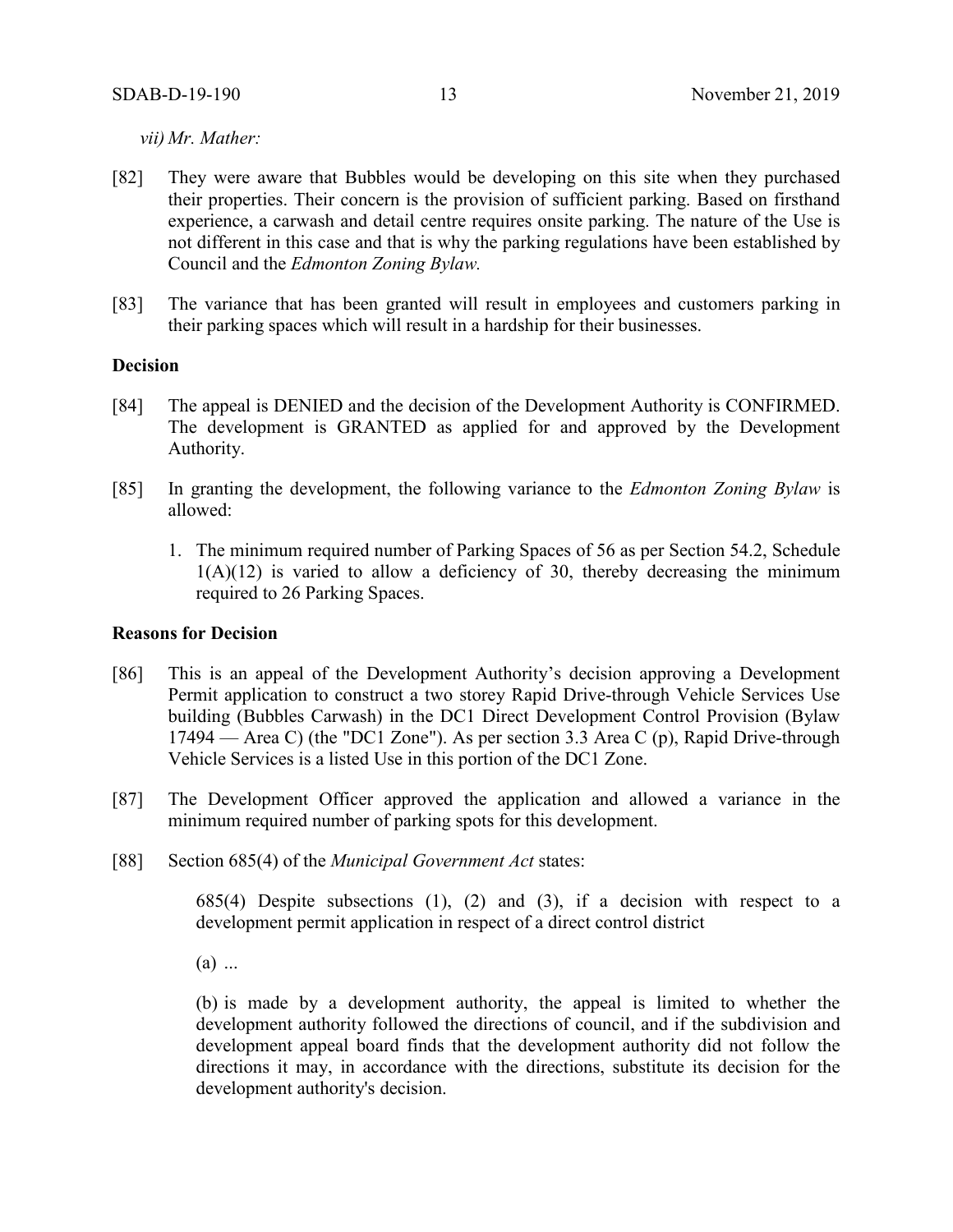- [89] Accordingly, the Board does not have the authority to reconsider the decision of the Development Officer unless it determines that he did not follow the directions of Council.
- [90] The Appellant argued that the Development Officer failed to follow the directions of Council as he misinterpreted the scope of his authority to vary the required parking spaces under the Bylaw by granting a variance without evidence of hardship. It is the Appellant's position that as the proposed development is a new development on a greenfield site there is no hardship because a carwash that complies with the parking requirement can be designed for the subject Site.
- [91] Counsel for Bubbles Carwash argued that the Development Officer correctly interpreted the Bylaw and exercised his discretion to vary the required number of parking spaces in accordance with the directions of Council. Counsel submitted that the Development Officer recognized that the nature of the proposed Use creates hardship or practical difficulties in complying with the generally applicable schedule of parking requirements.
- [92] The Development Officer did not appear; however, he provided a written submission and accompanying reports which the Board has reviewed in detail.
- [93] In consideration of the parties' submissions and the Bylaw, the Board finds that the Development Authority followed the directions of Council for the following reasons.
- [94] Parking is addressed in Section DC1.5.c.i which states:

Parking shall be provided in accordance with section 54 of the Zoning Bylaw or in accordance with subsection 5.c.ii.

[95] Section 54.1(2)(g) of the *Edmonton Zoning Bylaw* states:

The Development Officer may use their variance power to relax the vehicular parking requirements in Schedule 1, the Bicycle Parking requirements in Schedule 2 and the loading requirements in Schedule 3, however such a variance shall only be considered in cases where the nature of the Use, the size of the Site, or other physical constraints result in a situation where the requirements cannot be met on-site without unnecessary hardship or practical difficulties.

- [96] As the proposed development is within Area C of DC1, the Board finds that the Development Officer correctly concluded that a Parking Impact Assessment was not required.
- [97] As there are no parking requirements specific to Rapid Drive-through Vehicle Services Use in the *Edmonton Zoning Bylaw*, the Board finds that the Development Officer followed the directions of Council in using section 54.2, Schedule  $1(A)(12)$  to determine the parking space requirement.
- [98] In the Board's view, the Development Officer also followed the directions of Council in considering the nature of the Use (Rapid Drive-through Vehicle Services), the size of the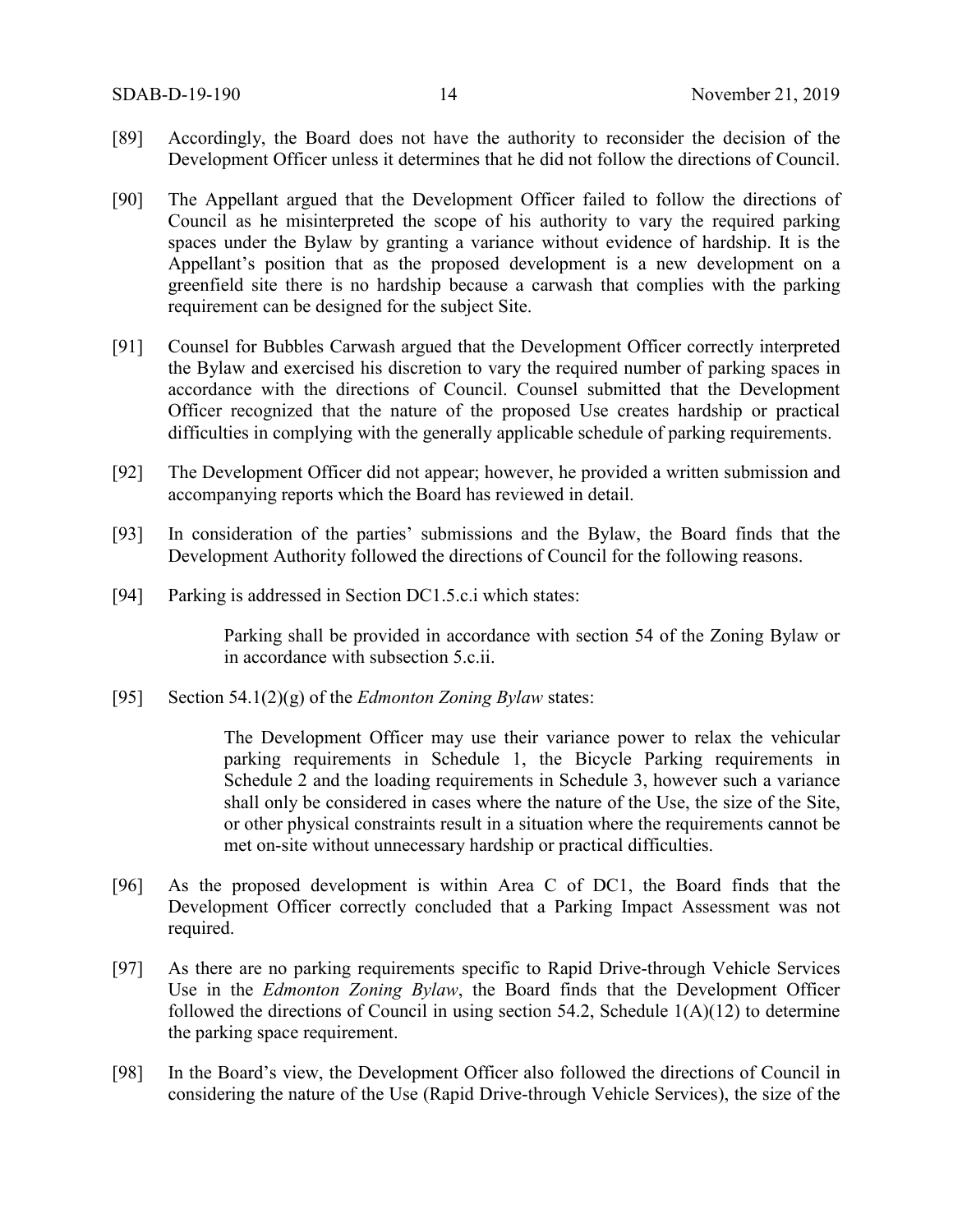Site, or other physical constraints result in a situation where the requirements cannot be met on-site without unnecessary hardship or practical difficulties as required per section  $54.1(2)(g)$ .

- [99] The Board agrees with Counsel for Bubbles Carwash that there is a hardship or practical difficulty associated with the nature of the proposed Use, even on a greenfield site, because the generally applicable formula to determine the minimum number of required parking spaces is based on the premise that additional square footage is associated with a commensurate increased need for parking spaces. However, based on the evidence before the Board for the reasons identified by the Development Officer, this premise does not hold true for Rapid Drive-through Vehicle Services such as the proposed development.
- [100] The Development Officer specifically considered the application of the generally applicable development regulation given the nature of this type of Use and noted the practical difficulty to meeting generic parking space requirements when additional square footage provides space for vehicles within the building and does not generate a need for additional parking spaces typically associated with other types of commercial uses:

A Rapid Drive-through Vehicle Service is a Commercial Use (Section 7.4(44)). As there is no specific parking requirements for this Use Class in the Edmonton Zoning Bylaw the Development Officer must use Section 54 Schedule 1(A)(12) to determine the parking requirement. This parking requirement, 1 parking space per 40m2 of Floor Area, is a general requirement for all Commercial uses which do not have a specifically stated parking requirement in Section 54 and requires that the Development Officer calculate the entire interior Floor Area of the building at the same amount as other Commercial Uses such as General Retail Stores.

A large portion of the interior space is dedicated to vehicle work areas, turnarounds, and mechanical rooms which do not necessarily increase the parking requirement. In this case large portions of the floor area will be dedicated to bulky vehicles and maneuvering which do not have the same density of patrons as other Commercial Uses in the Development Officer's opinion. The space allocated to the uses within the building are approximately:

- 1609m2 for the vehicles and work done on them (40.25 parking spaces as per the requirement)
- 298m2 (7.45 parking spaces) for the offices and staff areas
- 148m2 (3.70 parking spaces) for the Customer waiting area
- 162m2 (4.05 parking spaces) for the mechanical rooms and storage.

Considering this it was the Development Officers opinion that 26 parking spaces would be sufficient to meet the demand of the Site. The parking requirement for the customer waiting area and the offices and areas for staff is  $\sim$ 11 parking spaces, much less than the required 56 parking spaces. The vehicle washing and detailing areas will not, in the Development Officer's opinion, require the same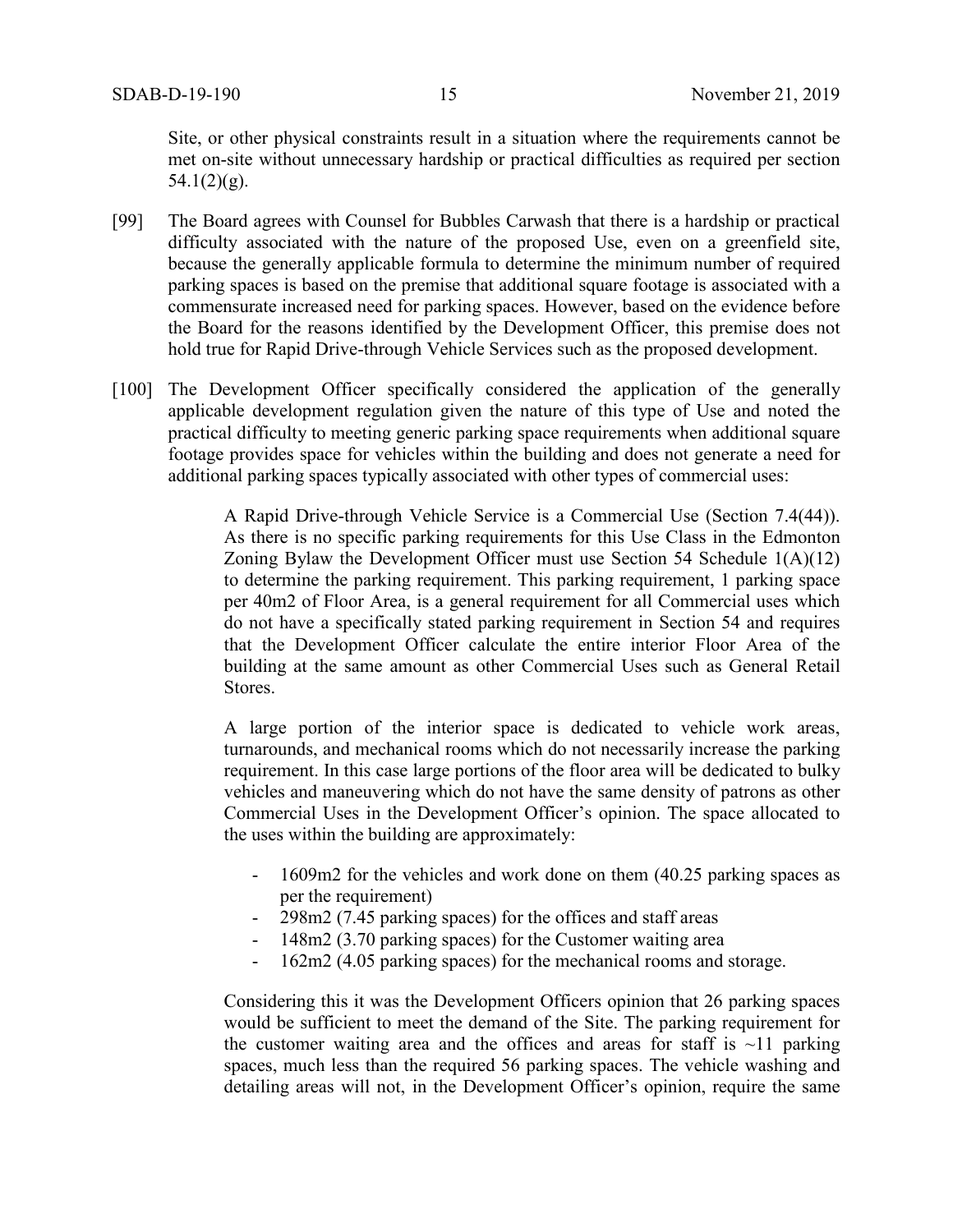amount of parking as a General Retail Store or similar use and a parking variance is appropriate.

The Rapid Drive-through Vehicle Service has a requirement of five in-bound queuing spaces (Section  $72(5)(b)(i)(A) & (B)$ ). The applicant provided 9 queuing spaces leading into the 3 interior staging bays and then the tunnel wash bay, exceeding the required in-bound queuing spaces. The 11 detailing spaces on the second floor provide ample spaces to complete the detailing and washing of the vehicles within the foot print of the building. As per the letter addressed to the previous Development Officer the process of washing and detailing the vehicles is completed by trained staff and integrated in one process leading from the initial 9 queuing spaces. In the Development Officers opinion based on the requirement of only 5 queuing spaces, and the applicant's supplied information, the operations of the Rapid Drive-through Service will be met by the site.

Based on the applicant's Letter describing the Use of the Site the direct use of the queuing spaces and interior facilities will be the principal location of activity on the Site. The customers are expected to drop off the vehicles and pick it up directly from the staff of the business. The Development Officer believes that this operation will limit the need for parking on the Site as the vehicles will be using the operational facilities rather than the parking spaces while the owners are on site. After the vehicles are cleaned the owners will take the vehicles and likely leave. However they may utilize the parking spaces for some time after the operation of the facility, but the Development Officer did not believe this would be a long period as there are no other businesses to visit on the Site and the customer would have little reason to continue their visit to the carwash for any lengthy period of time.

- [101] The Board finds that the hardship or practical difficulty associated with the nature of this Use is also demonstrated by the fact that the maximum allowed Floor Area Ration (FAR) for the subject Site is 1.5 and, while the proposed development has a FAR of 0.55 (approximately one-third of the allowable maximum), it nonetheless requires a substantial variance according to the generally applicable formula for required parking spaces.
- [102] Finally, the Board notes that it considered that the Development Officer acknowledged that an error was made on the approved development permit - 26 parking spaces are proposed and a total of 56 parking spaces are required (not 35 as indicated on the approved development permit). However, the deficiency of 30 parking spaces was still supported as the original Transportation response noted a variance of 30 spaces was considered. Based on the explanation in the written report, the Board finds the misstatement in the issued permit of the total required parking spaces is a non-material error.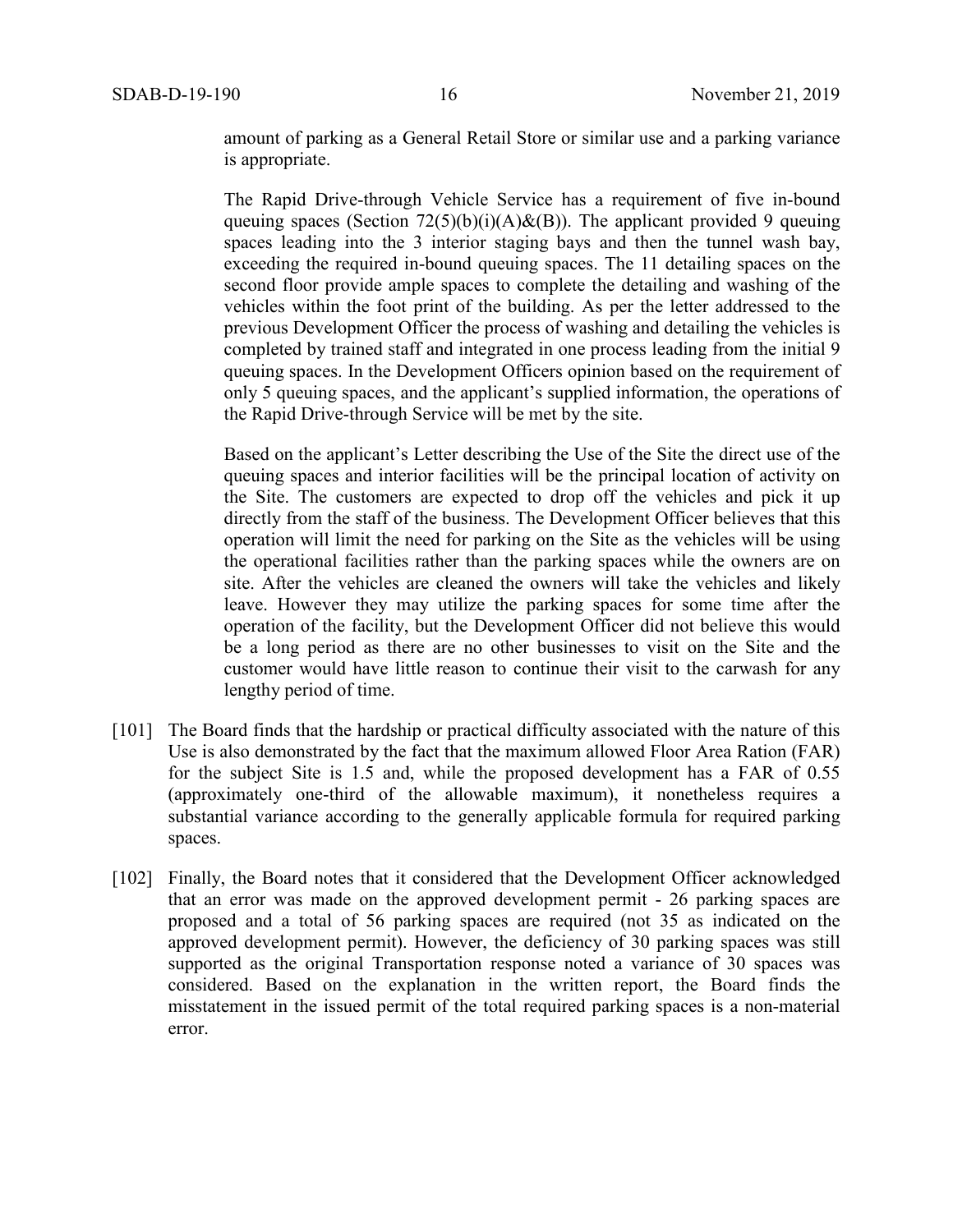[103] For the above reasons, the Board finds that the Development Officer did follow the direction of Council by exercising the variance power provided in section 54.1(2)(g) of the *Edmonton Zoning Bylaw.* Therefore, the appeal is denied and the development is granted.

Gwen Harris, Presiding Officer Subdivision and Development Appeal Board

c.c. City of Edmonton, Development & Zoning Services, Attn: P. Adams/H. Luke